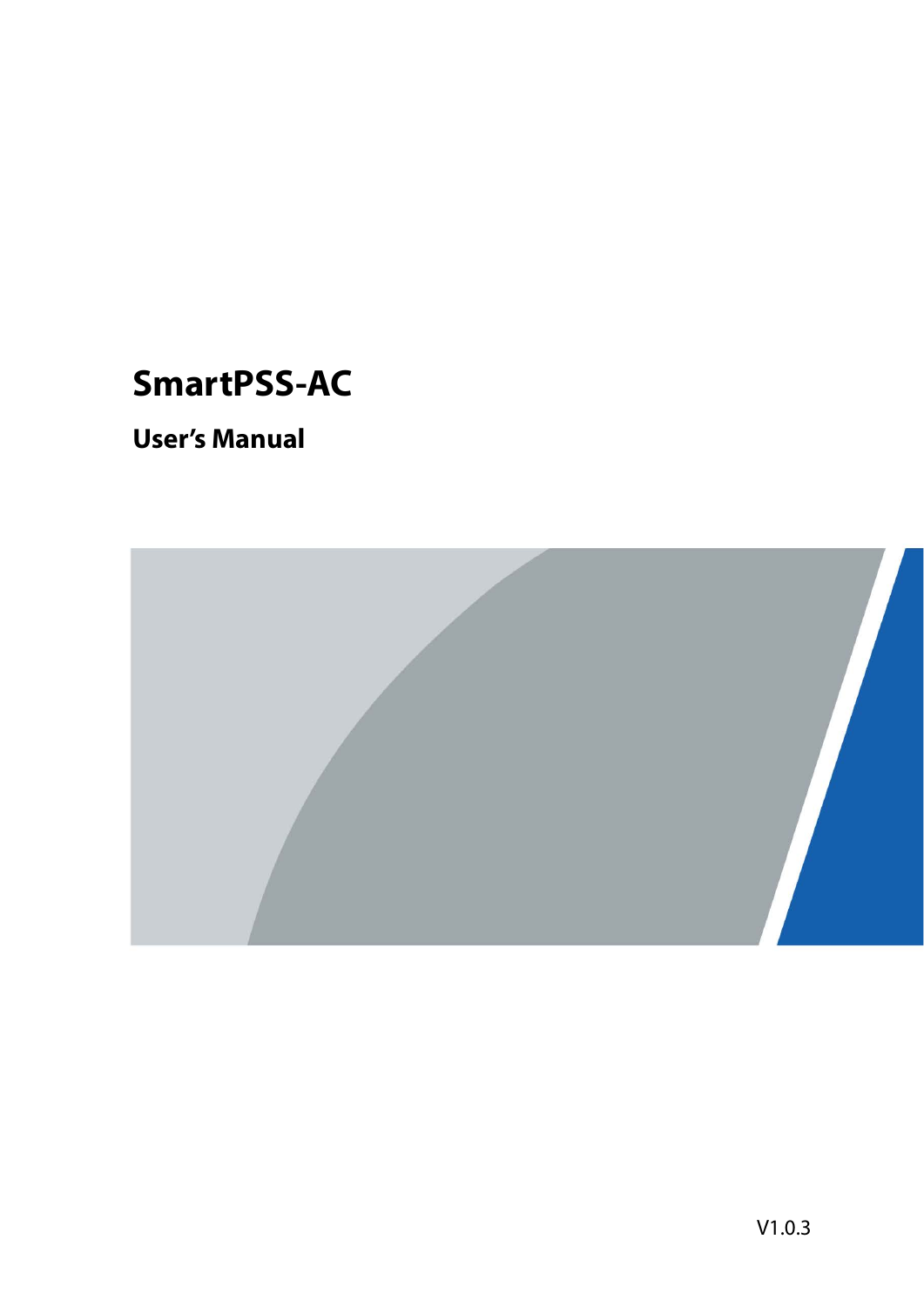## **Foreword**

### <span id="page-1-0"></span>General

This manual introduces the general functions and operations of the SmartPSS-AC (hereinafter referred to as "the SmartPSS-AC").

### Safety Instructions

The following signal words might appear in the manual.

| <b>Signal Words</b> | <b>Meaning</b>                                                                                                                                           |
|---------------------|----------------------------------------------------------------------------------------------------------------------------------------------------------|
| <b>DANGER</b>       | Indicates a high potential hazard which, if not avoided, will result in<br>death or serious injury.                                                      |
| WARNING             | Indicates a medium or low potential hazard which, if not avoided,<br>could result in slight or moderate injury.                                          |
| <b>CAUTION</b>      | Indicates a potential risk which, if not avoided, could result in<br>property damage, data loss, reductions in performance, or<br>unpredictable results. |
| <b>TIPS</b>         | Provides methods to help you solve a problem or save time.                                                                                               |
|                     | Provides additional information as a supplement to the text.                                                                                             |

### Revision History

| <b>Version</b> | <b>Revision Content</b>                                                                | <b>Release Time</b> |
|----------------|----------------------------------------------------------------------------------------|---------------------|
| V1.0.3         | Updated initialization function.<br>$\bullet$<br>Updated event configuration function. | August 2021         |
|                | Added user experience plan, feedback, and five                                         |                     |
| V1.0.2         | points in System Config ><br>Data<br>time<br>Management.                               | August 2020         |
| V1.0.1         | Modified log query function.                                                           | June 2020           |
| V1.0.0         | First release.                                                                         | May 2020            |

### Privacy Protection Notice

As the device user or data controller, you might collect the personal data of others such as their face, fingerprints, and car plate number. You need to be in compliance with your local privacy protection laws and regulations to protect the legitimate rights and interests of other people by implementing measures which include but are not limited: Providing clear and visible identification to inform people of the existence of the surveillance area and provide required contact information.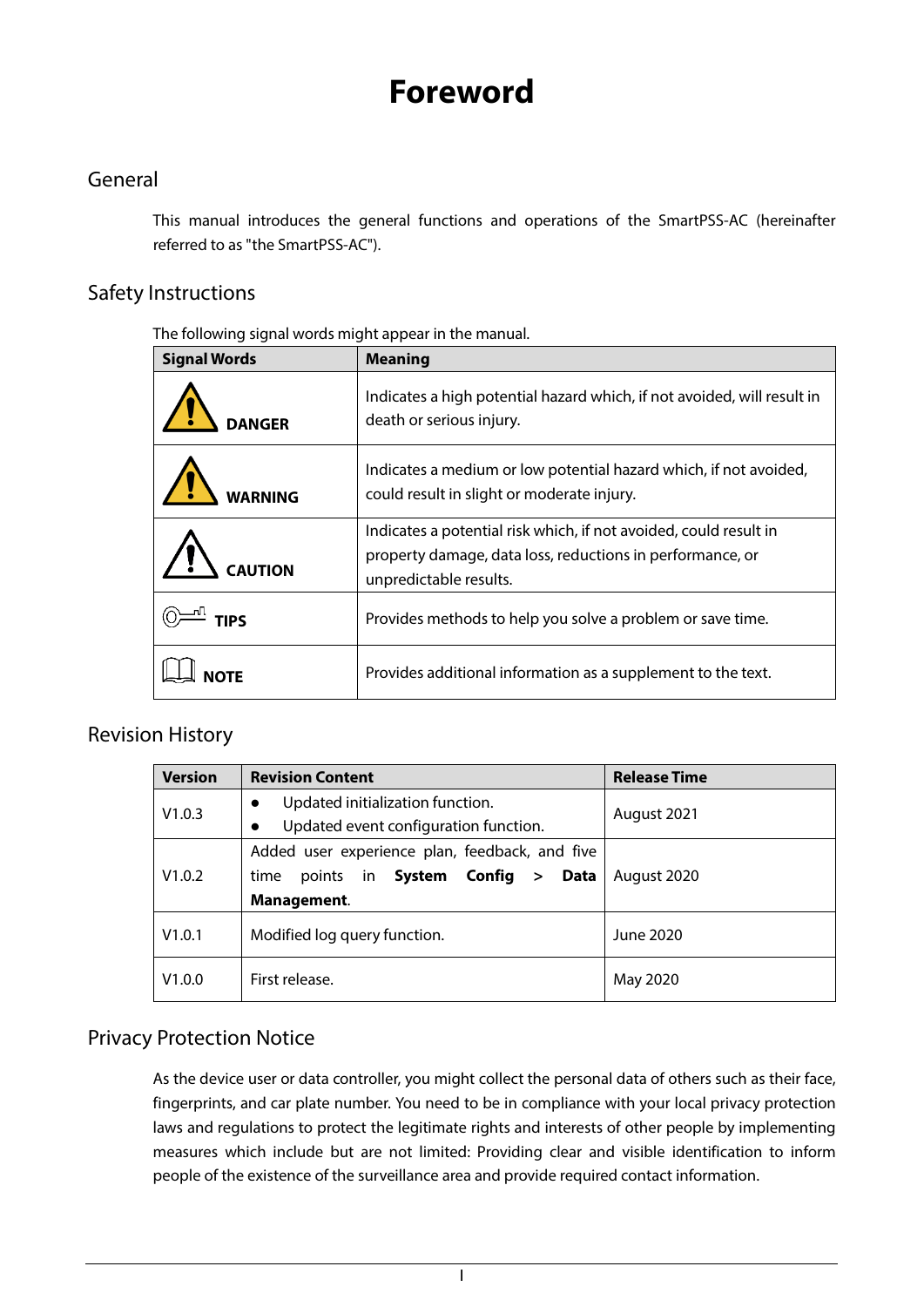### About the Manual

- The manual is for reference only. Slight differences might be found between the manual and the product.
- We are not liable for losses incurred due to operating the product in ways that are not in compliance with the manual.
- The manual will be updated according to the latest laws and regulations of related jurisdictions. For detailed information, see the paper user's manual, use our CD-ROM, scan the QR code or visit our official website. The manual is for reference only. Slight differences might be found between the electronic version and the paper version.
- All designs and software are subject to change without prior written notice. Product updates might result in some differences appearing between the actual product and the manual. Please contact customer service for the latest program and supplementary documentation.
- There might be errors in the print or deviations in the description of the functions, operations and technical data. If there is any doubt or dispute, we reserve the right of final explanation.
- Upgrade the reader software or try other mainstream reader software if the manual (in PDF format) cannot be opened.
- All trademarks, registered trademarks and company names in the manual are properties of their respective owners.
- Please visit our website, contact the supplier or customer service if any problems occur while using the device.
- If there is any uncertainty or controversy, we reserve the right of final explanation.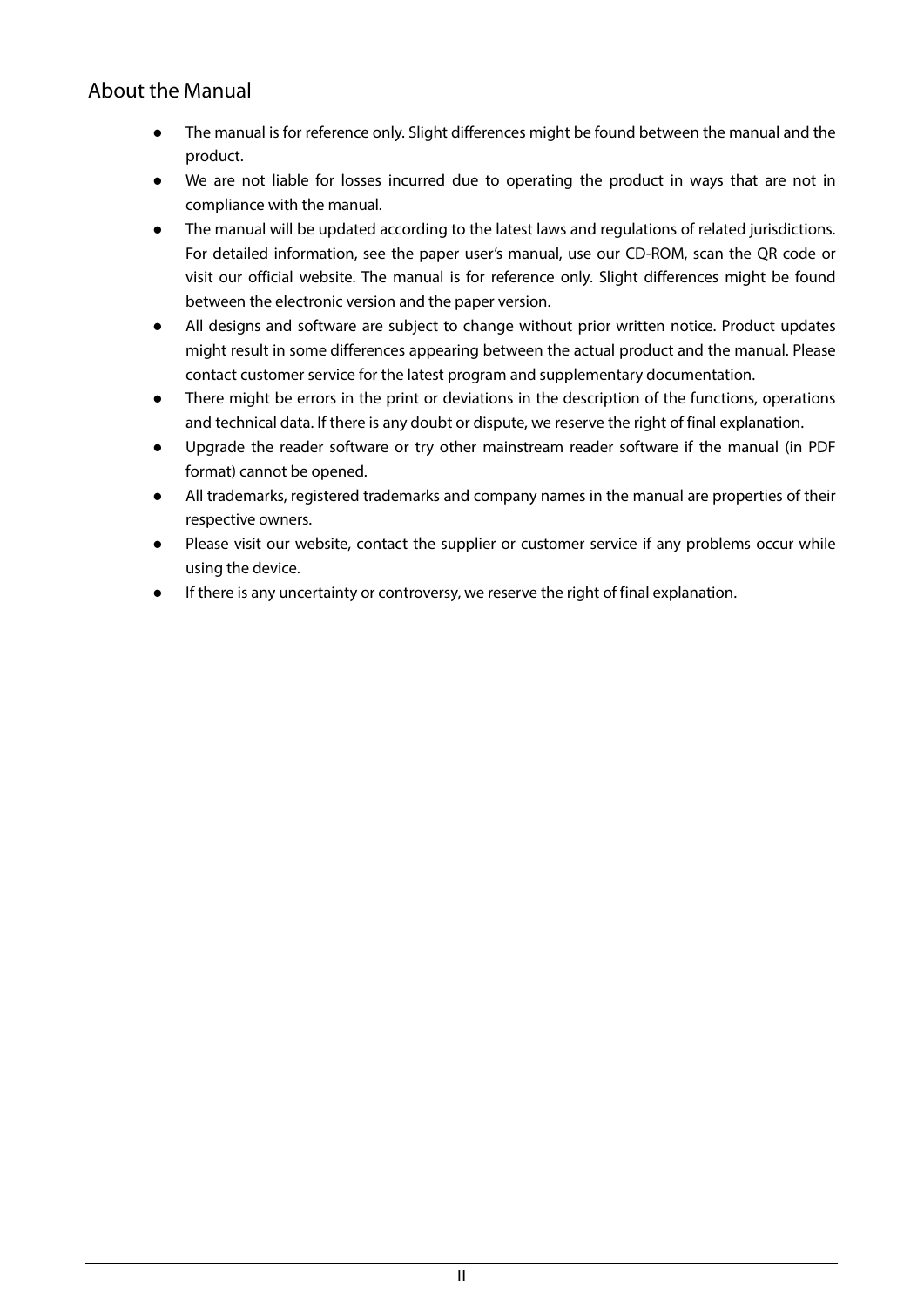# **Table of Contents**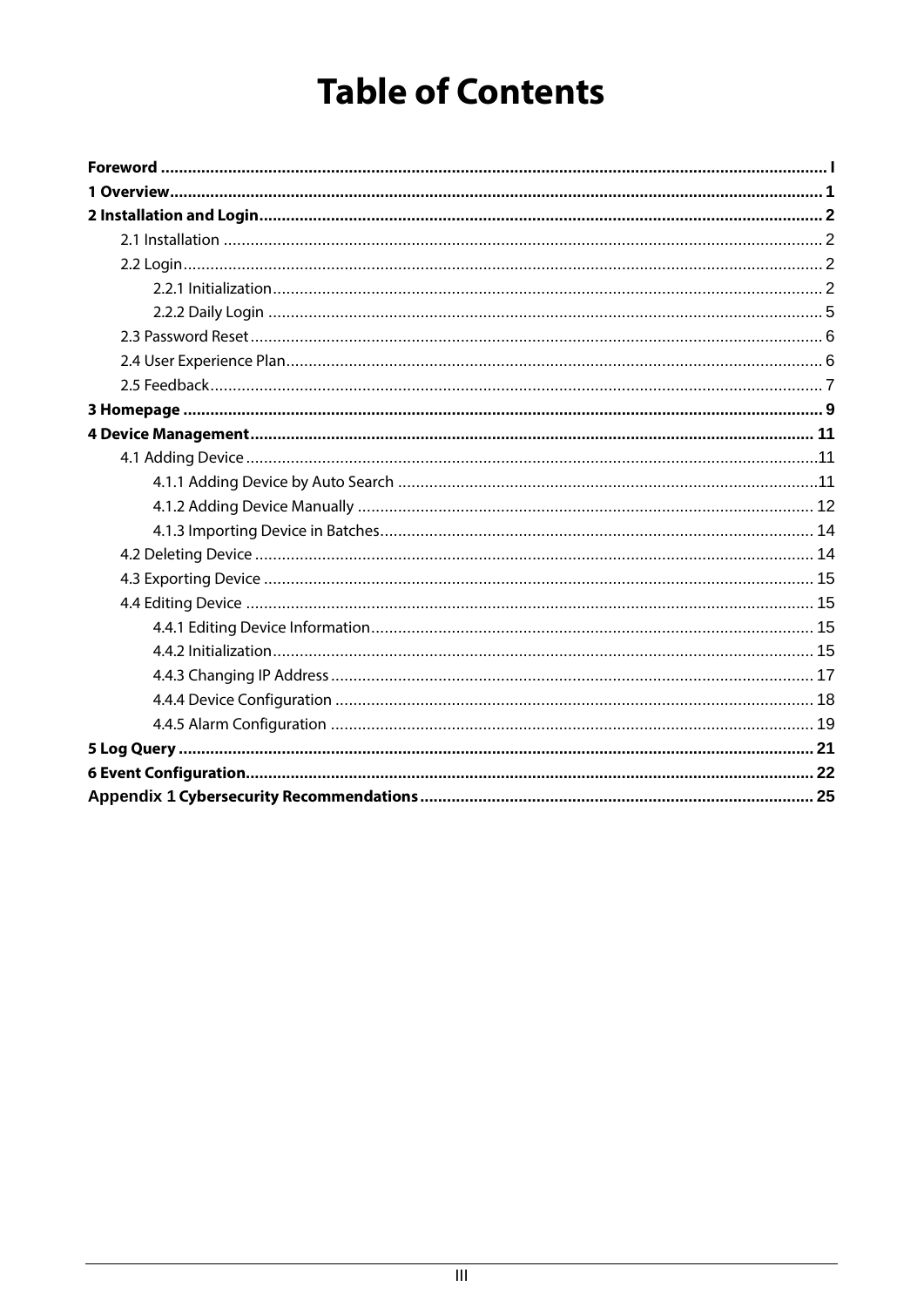# **1 Overview**

<span id="page-4-0"></span>SmartPSS-AC is a client software developed for those small and medium-sized solutions. You can download various solutions as needed. This manual introduces the general functions and operations.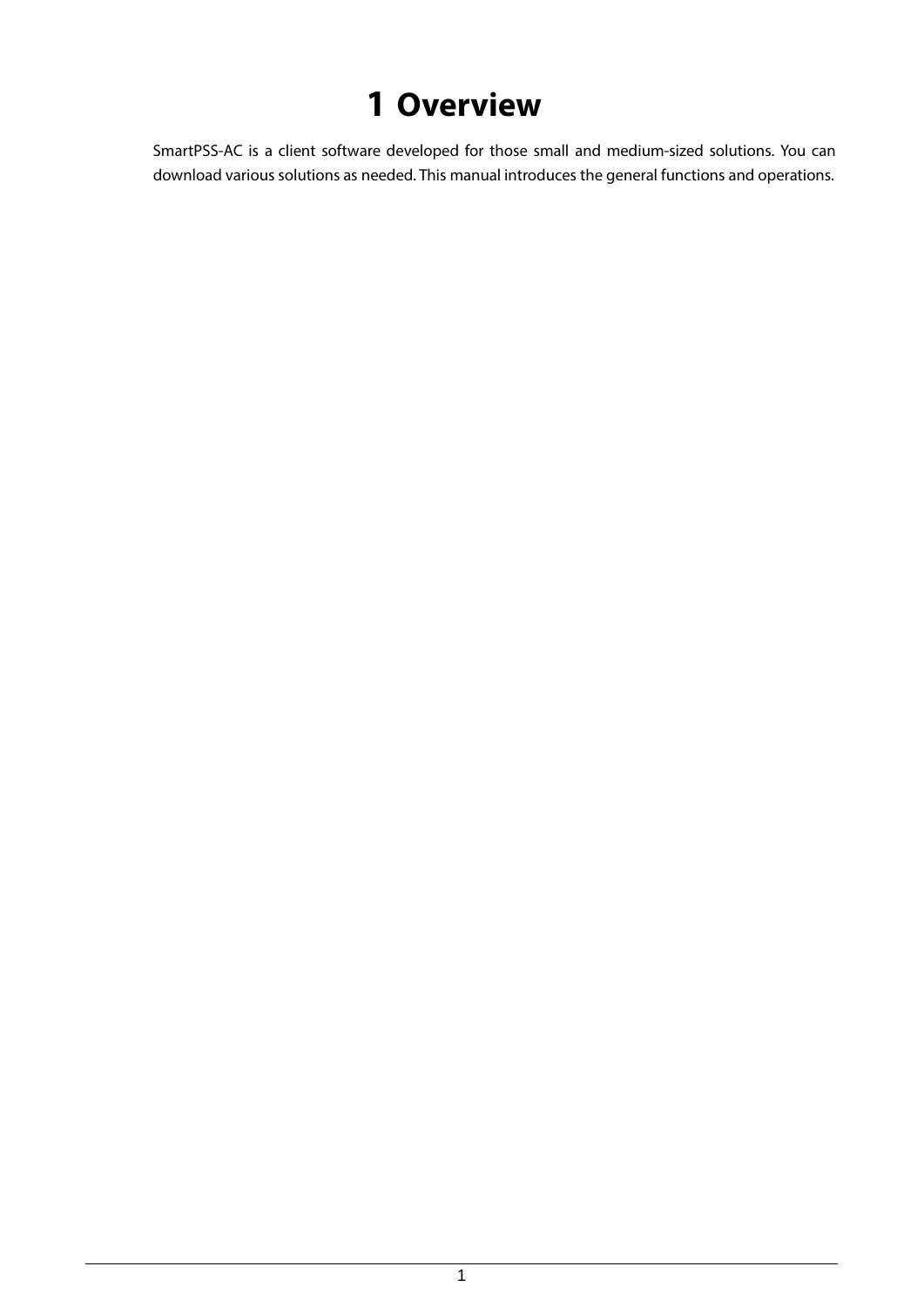# **2 Installation and Login**

## <span id="page-5-1"></span><span id="page-5-0"></span>**2.1 Installation**

### $\Box$

Contact technical support or download ToolBox to get the SmartPSS-AC. You can get the ToolBox on the official website of Dahua.

- If you get the software package of the SmartPSS-AC, install and run the software according to interface instructions.
- If you get the software by the ToolBox, run the SmartPSS-AC according to interface instructions.

## <span id="page-5-2"></span>**2.2 Login**

### <span id="page-5-3"></span>**2.2.1 Initialization**

Initialize SmartPSS-AC when you log in for the first time, including setting password and security questions. Password is for login, and security questions are for password resetting.

- Step 1 Double-click <sup>(2)</sup> SmartPSSAC.exe, or click **Open** next to the software icon in the ToolBox.
- Step 2 Select the language from the drop-down list, select **I have read and agree the software agreement**, and then click **Next**.



Figure 2-1 Select language

Step 3 Click **Browse** to select installation path, and then click **Install**.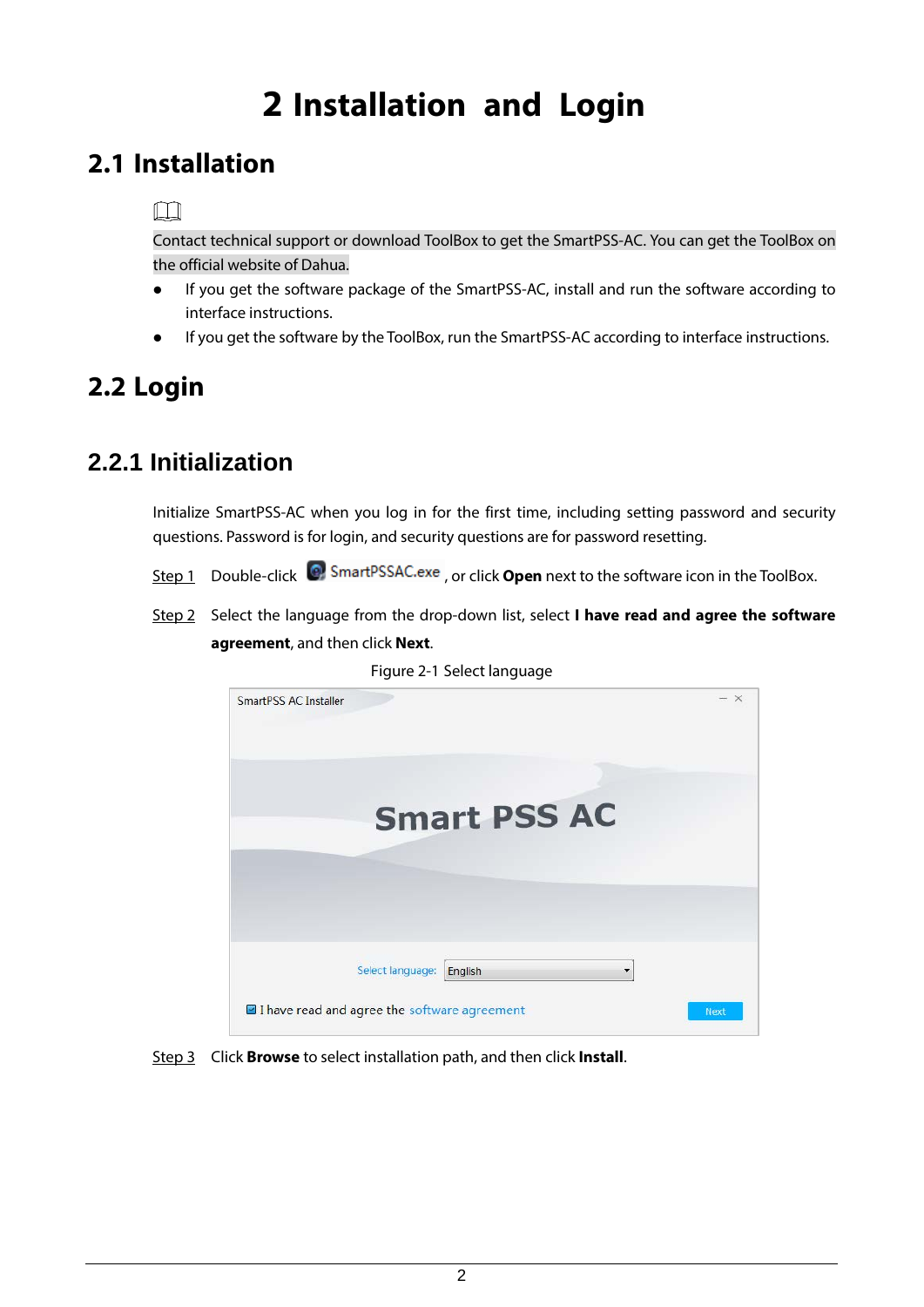Figure 2-2 Select installation path



Step 4 Click **Finish** to complete the installation.



 $\Box$ 

Click **Privacy** to view the specific content.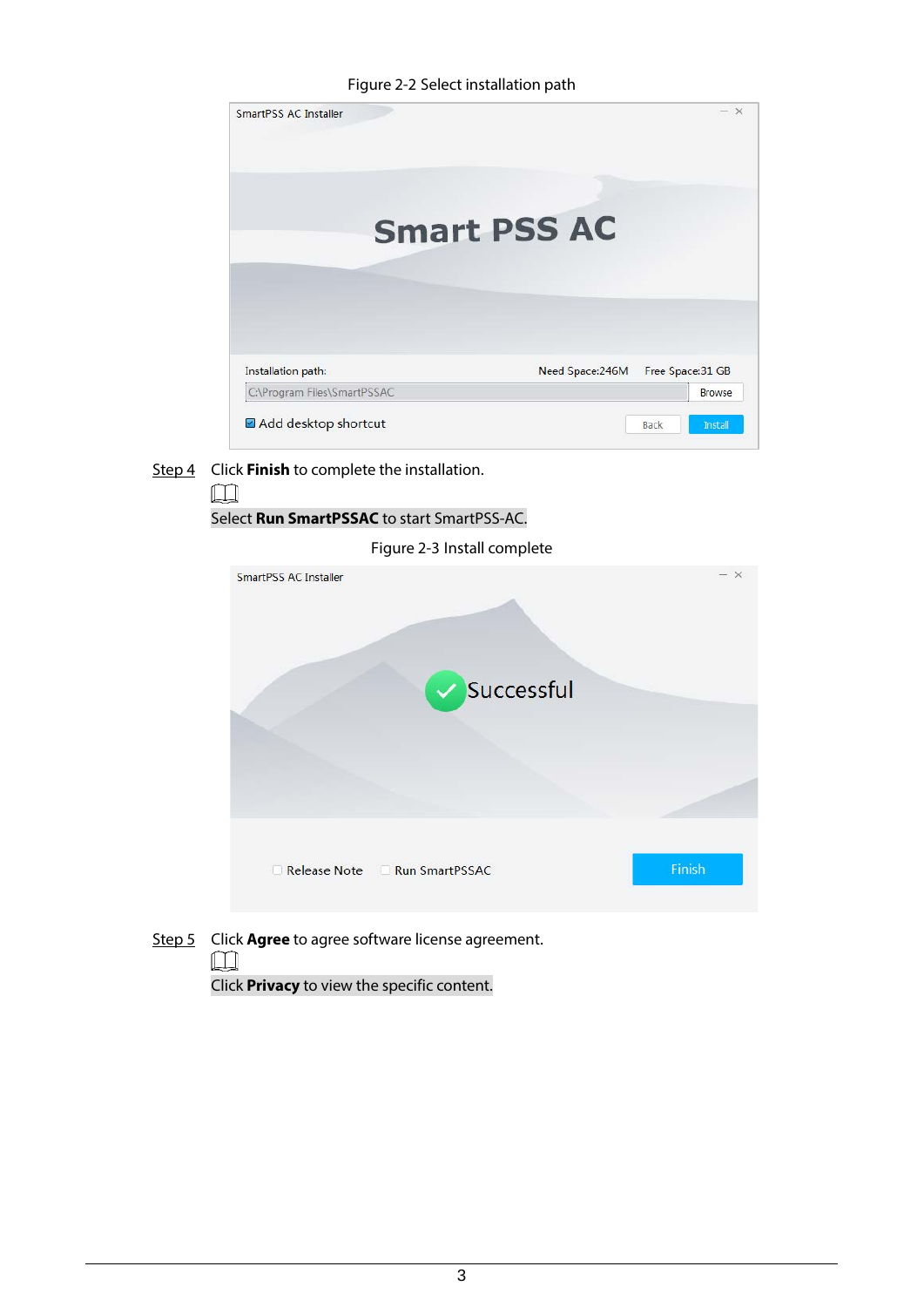

Step 6 Set password on the **Initialization** interface, and then click **Next**.

#### Figure 2-5 Set password

| Initialization                | ×                                                |
|-------------------------------|--------------------------------------------------|
| 1. Password Setting           | 2. Password Protection                           |
|                               |                                                  |
|                               | Please set admin password at first installation! |
| Password                      |                                                  |
| Password Strength             |                                                  |
| <b>Confirm Password</b>       |                                                  |
| Auto Login after Registration |                                                  |
|                               |                                                  |
|                               | Cancel<br>Next                                   |

#### Table 2-1 Initialization parameters

| <b>Parameter</b>     | <b>Description</b>                                                                                                                                                                                                           |
|----------------------|------------------------------------------------------------------------------------------------------------------------------------------------------------------------------------------------------------------------------|
| Password             | The password must consist of 8 to 32 non-blank characters and contain at<br>least two types of characters among uppercase, lowercase, number, and<br>special character (excluding '"; : &).                                  |
| Password<br>Strength | Display the effectiveness of a password against guessing or brute-force<br>attacks. Green means the password is strong enough, and red means less<br>strong. Set a password of high security level according to the password |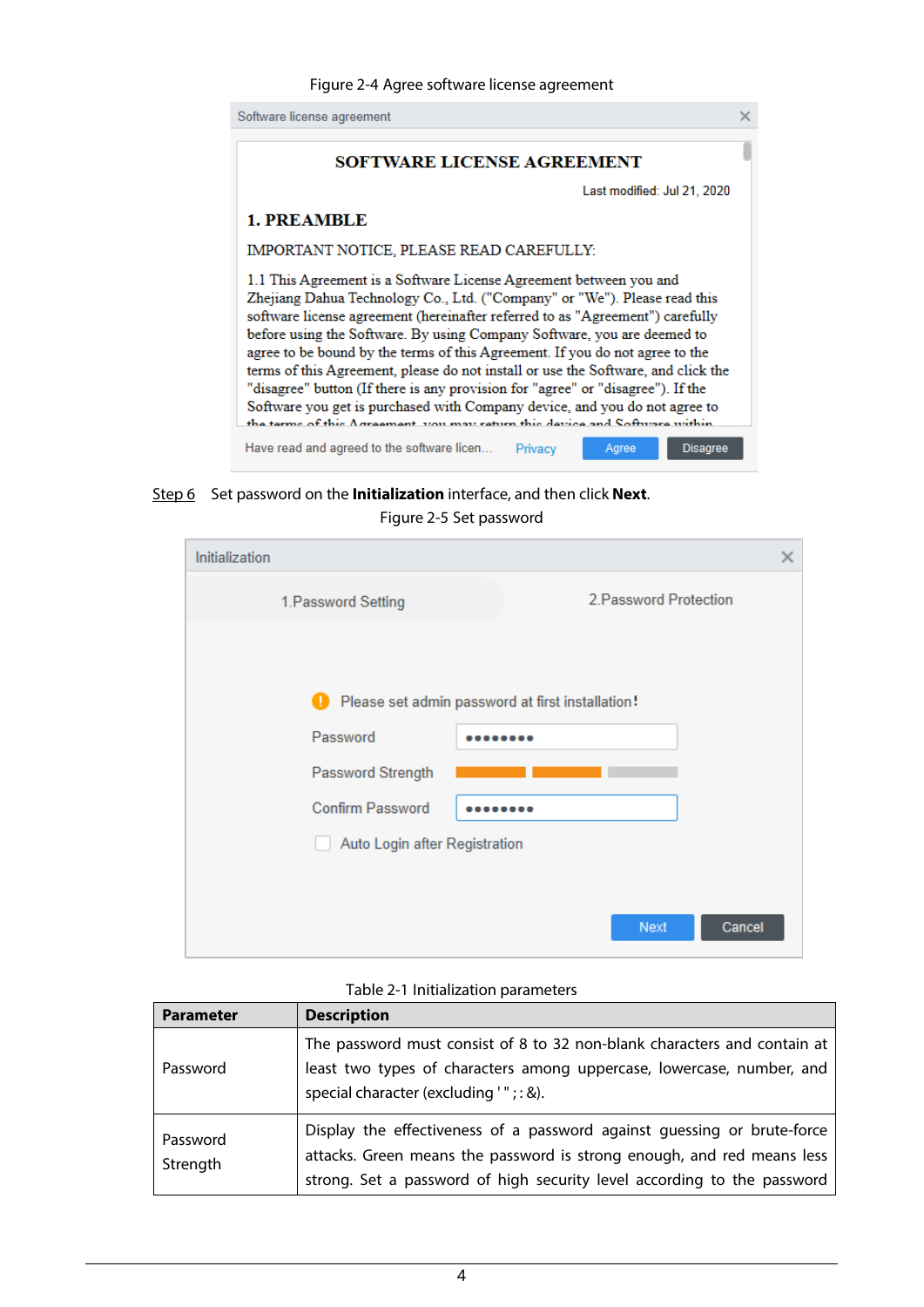| <b>Parameter</b>                 | <b>Description</b>                                                                                                                                          |
|----------------------------------|-------------------------------------------------------------------------------------------------------------------------------------------------------------|
|                                  | strength prompt.                                                                                                                                            |
| <b>Confirm Password</b>          | Enter the password again to confirm the password.                                                                                                           |
| Auto Login after<br>Registration | Enable Auto Login after Registration so that the SmartPSS-AC will log in<br>automatically after initialization; otherwise the login interface is displayed. |

Step 7 Set security questions, and then click **Finish**.

Figure 2-6 Set security questions

| Initialization      |                                             |  |        | × |
|---------------------|---------------------------------------------|--|--------|---|
| 1. Password Setting | 2. Password Protection                      |  |        |   |
|                     | Please set security questions!              |  |        |   |
| Question 1          | What is your favorite children's book?      |  | ▼      |   |
| Answer              |                                             |  |        |   |
| Question 2          | What was the first name of your first boss? |  |        |   |
| Answer              |                                             |  |        |   |
| Question 3          | What is the name of your favorite fruit?    |  |        |   |
| Answer              |                                             |  |        |   |
|                     |                                             |  | Finish |   |
|                     |                                             |  |        |   |

## <span id="page-8-0"></span>**2.2.2 Daily Login**

Step 1 Double-click <sup>3</sup> SmartPSSAC.exe, or click **Open** next to the software icon in the ToolBox.

Step 2 Enter username and password, and then click **Login**.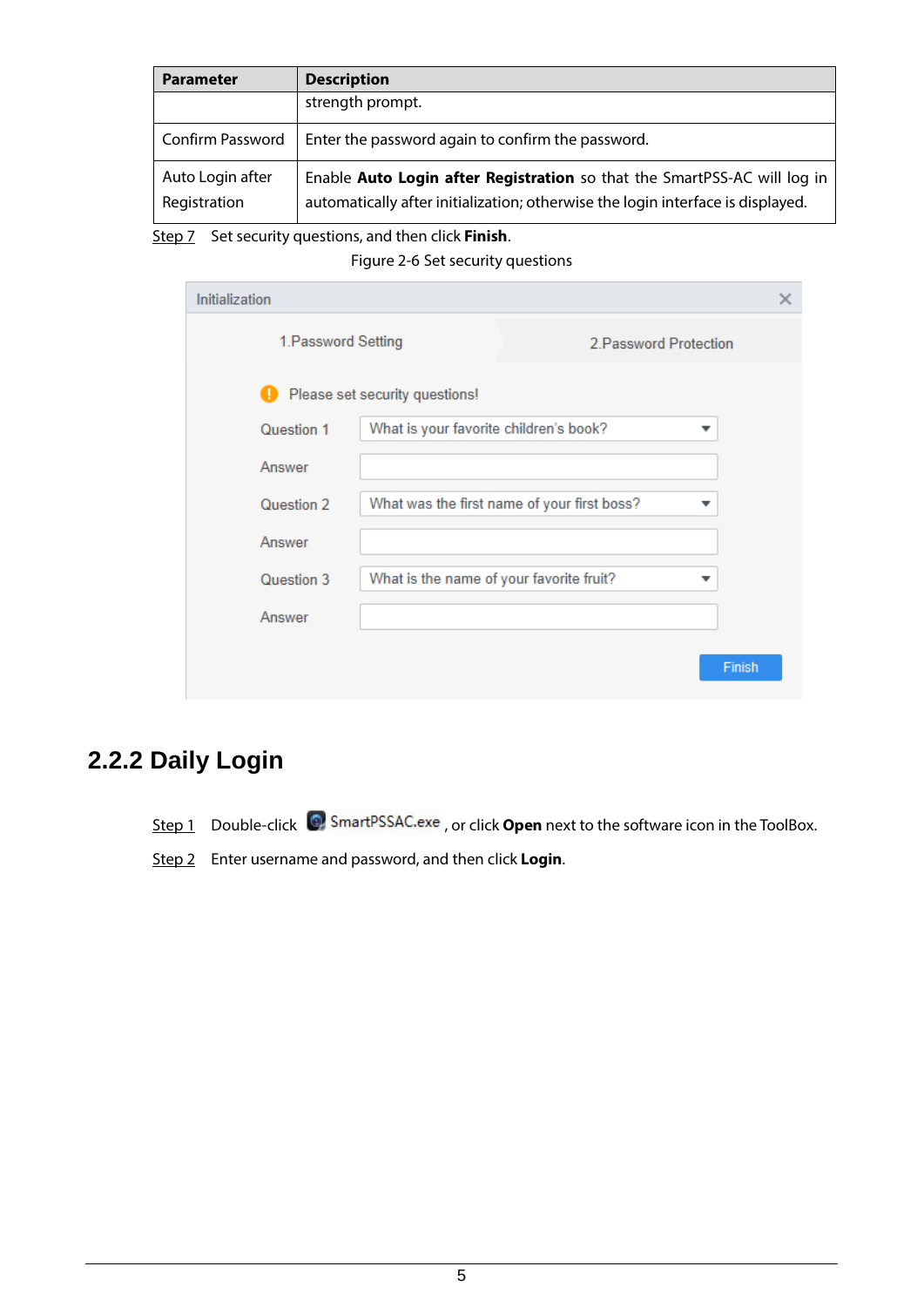Figure 2-7 Login



Table 2-2 Parameters of login

| <b>Parameter</b>  | <b>Description</b>                                                                                                              |
|-------------------|---------------------------------------------------------------------------------------------------------------------------------|
| Remember Password | Enable Remember Password so that you do not need to enter the<br>password again when logging in next time.                      |
| Auto Login        | Enable <b>Auto Login</b> so that the SmartPSS-AC will log in automatically the<br>next time when you use the same user account. |
| Forgot password?  | Click Forgot password to rest password through security questions<br>when you forget the password.                              |

### <span id="page-9-0"></span>**2.3 Password Reset**

You can rest the password by answering the security questions.

- Step 1 Double-click <sup>©</sup> SmartPSSAC.exe, or click **Open** next to the software icon in the ToolBox.
- Step 2 Click **Forgot password?** on the login interface.
- Step 3 Answer the security questions, and then click **Next**.
- Step 4 Reset password according to interface instructions.

### <span id="page-9-1"></span>**2.4 User Experience Plan**

You can select **Join** to join the plan, or select **Not Join** to go ahead. If you joined the plan, your operation info will be collected; otherwise your operation info will not be collected.

 $\Box$ 

- If you want to exit the plan, on the upper right corner of the interface, you can select  $\ddot{\varphi}$  > **System Config > Basic Setting** to deselect **User Experience Plan.**
- Click **View Privacy Policy** to view the specific content.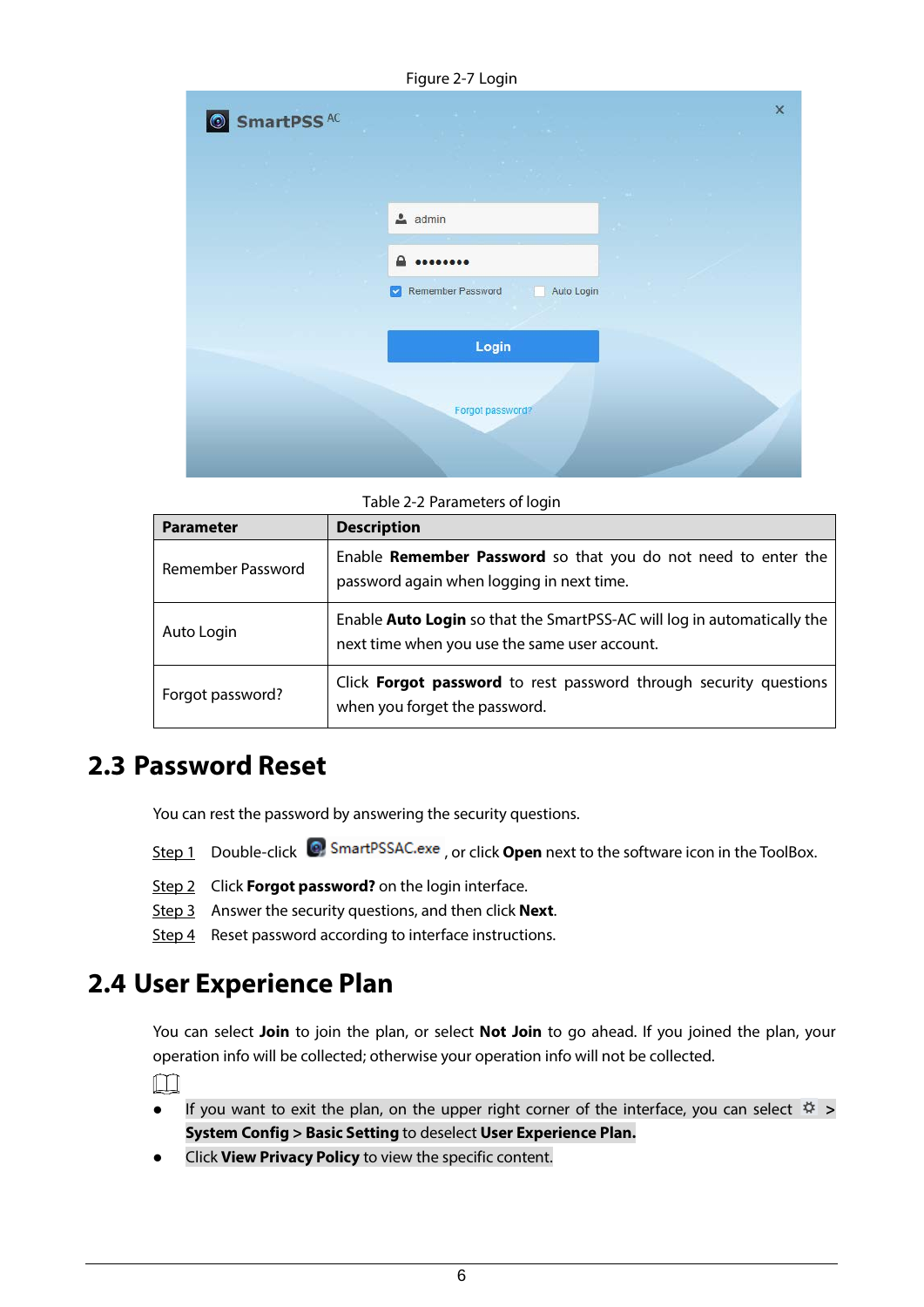#### Figure 2-8 User experience plan

| <b>Home</b> |                                                                                   |                                                                                                                                                                                                                                                                                                                                                                                                                                                                                                                        |                                                                                                                                                                                                      |
|-------------|-----------------------------------------------------------------------------------|------------------------------------------------------------------------------------------------------------------------------------------------------------------------------------------------------------------------------------------------------------------------------------------------------------------------------------------------------------------------------------------------------------------------------------------------------------------------------------------------------------------------|------------------------------------------------------------------------------------------------------------------------------------------------------------------------------------------------------|
|             | <b>Access Manager</b><br>controller.                                              | Mainly monitors access control data.<br>including real-time attendance and<br>relevant data that is uploaded by access                                                                                                                                                                                                                                                                                                                                                                                                 | <b>Personnel Manager</b><br>Attendance and access control<br>personnel management. Add, delete,<br>modify and search for personnel; Acquire<br>and send personnel info, and configure<br>permission. |
|             | <b>Access C</b><br>Mainly applies<br>management<br>time template<br>settings, and | Join the user experience plan<br>$\times$<br>We sincerely invite you to join our user<br>experience improvement plan. The improvement<br>plan will help us better optimize software functions<br>to enhance the human-computer interaction<br>experience. During this process, we will collect<br>your function usage records without involving your<br>personal identification information. The purpose is<br>to analyze the usage of the software functions<br>Not Join<br><b>View Privacy Policy</b><br><b>Join</b> |                                                                                                                                                                                                      |

Figure 2-9 Select or deselect user experience plan

| © SmartPSS <sup>AC</sup> | Home                      | System Se                                                                               |                                                                                   |                                                          |  |  |
|--------------------------|---------------------------|-----------------------------------------------------------------------------------------|-----------------------------------------------------------------------------------|----------------------------------------------------------|--|--|
| łо,                      | <b>Basic Setting</b>      | <b>Basic Setting</b><br>Auto check time Every day<br>$\div$<br>Check Time<br>8:00<br>or |                                                                                   |                                                          |  |  |
| ⋒                        | Event                     | Auto Start<br>Language<br>Log save time 30                                              | English<br>۰                                                                      | <b>Active after Restart</b><br>Days Active after Restart |  |  |
| $\Box$                   | Local Path                | Time Format   24-H                                                                      | Date Format   yyyy/MM/dd<br>▼<br>$\overline{\phantom{a}}$                         |                                                          |  |  |
| 山                        | Data Management           | Network Ability<br>User experience plan v Join @                                        | High<br>$\overline{\mathbf{v}}$<br>Skin Grayish White<br>$\overline{\phantom{a}}$ | Active after Restart                                     |  |  |
| △                        | <b>Backup and Restore</b> | Initial Page   Home                                                                     | Minimum Behaviour Show Floating Window<br>۰                                       |                                                          |  |  |
|                          |                           | Event<br>Loop                                                                           |                                                                                   |                                                          |  |  |
|                          |                           | Global Wav<br>Wav File Path<br>$\Box$ SMTP                                              | ./Data/System/Sound/en/default.wav                                                | ♦                                                        |  |  |

## <span id="page-10-0"></span>**2.5 Feedback**

If you have any suggestions, on the upper right corner of the interface, select **1** > Feedback, and then you can enter suggestions (words), upload pictures and attachments, and then click **Submit**.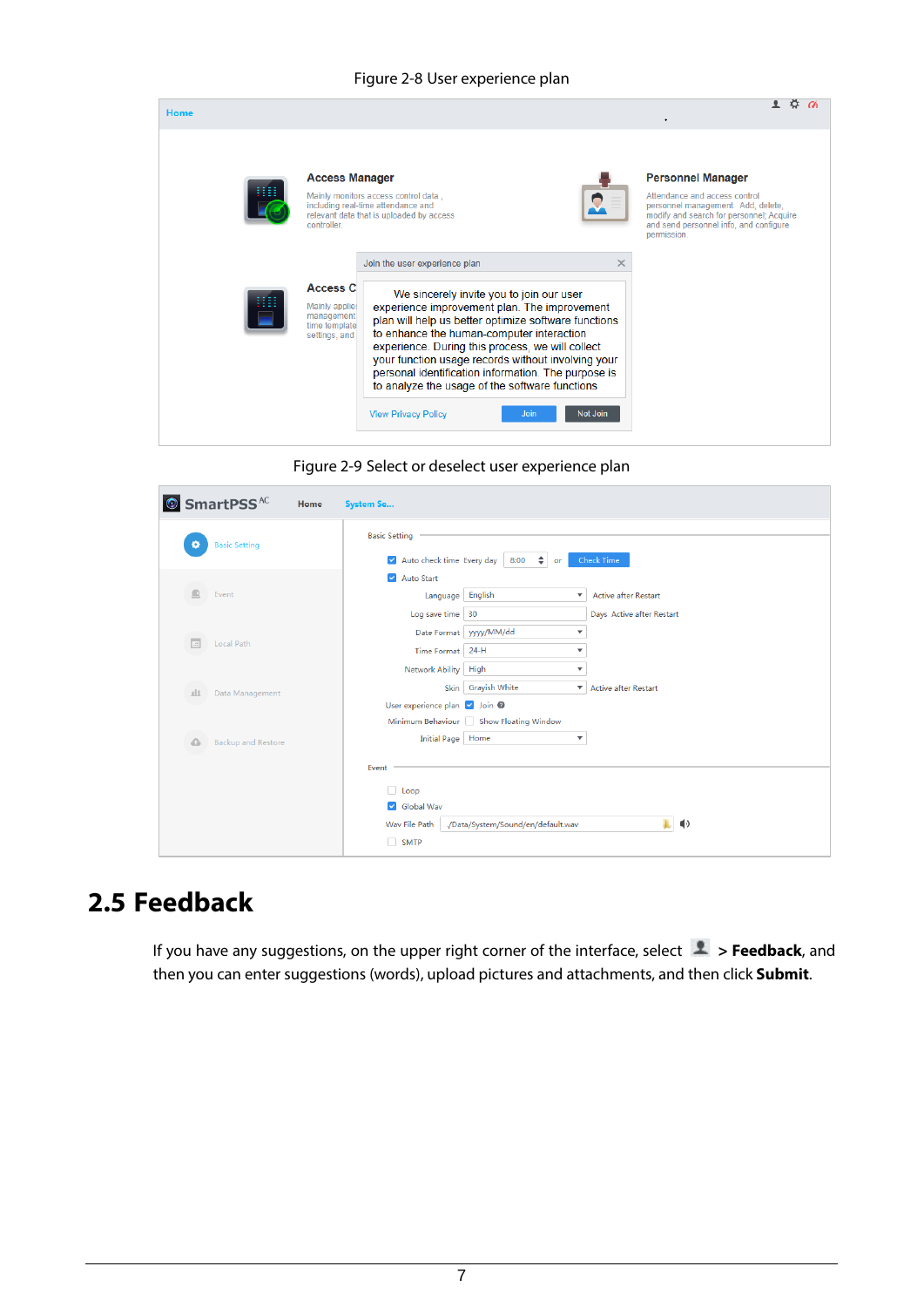Figure 2-10 Feedback

| Feedback                                                                              | $\times$ |
|---------------------------------------------------------------------------------------|----------|
| Attendance S <sup>₩</sup><br>Problem type:                                            |          |
| Do you have any suggestions or questions to tell us?                                  |          |
| You can enter up to 200 characters                                                    |          |
| Add Picture<br><b>Add Affix</b><br>Email<br>Contact type:<br>$\overline{\phantom{a}}$ |          |
| Device info(system version, processor, memory, free disk space)                       |          |
| Resource warning(CPU consumption, memory usage)                                       |          |
| Submit                                                                                |          |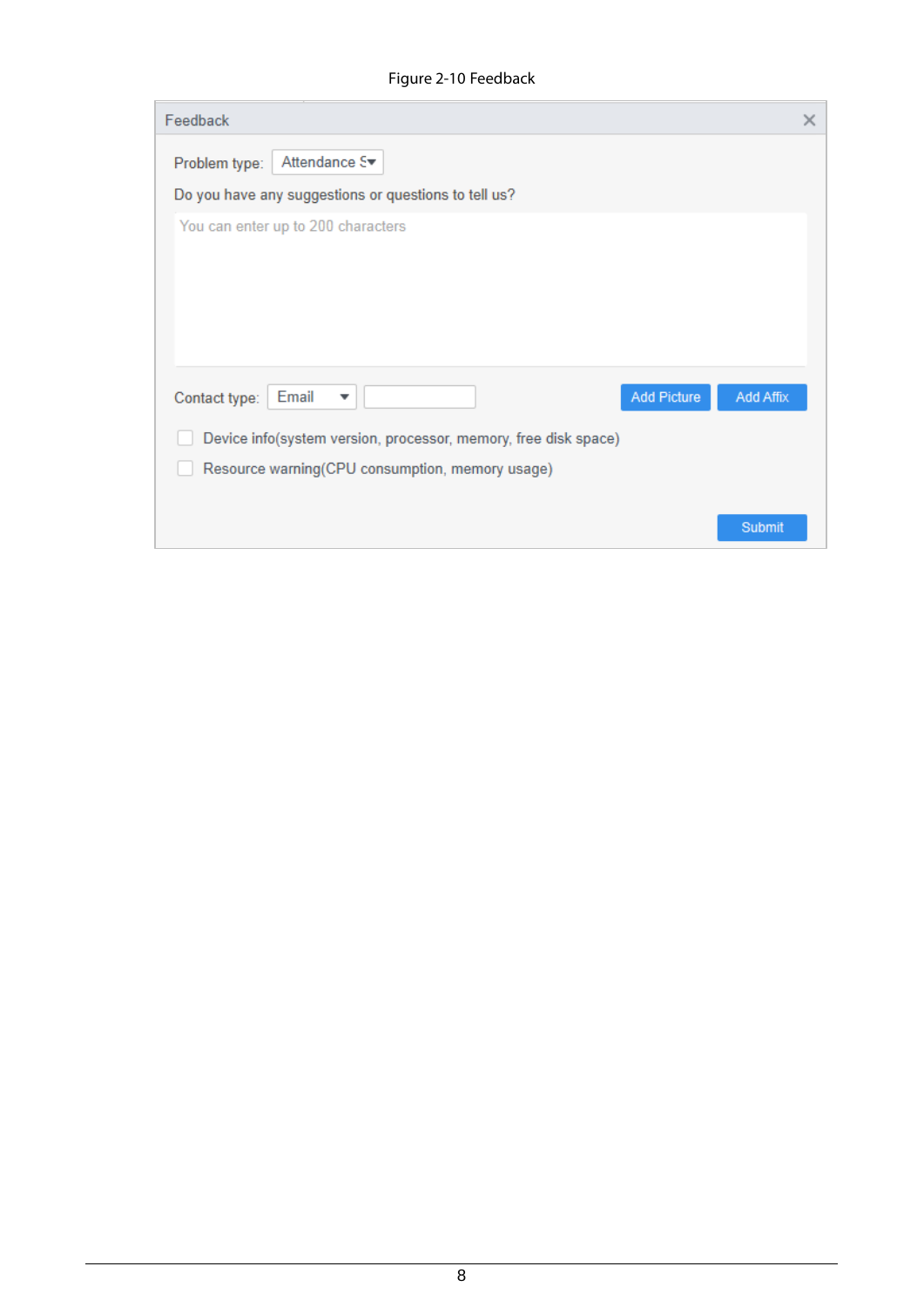# **3 Homepage**

<span id="page-12-0"></span>The homepage consists of 6 parts.

|                        | Figure 3-1 Homepage      |                                                                                                                                                                                 |                  |  |                        |                                                                                                                                                                                                       |                        |            |
|------------------------|--------------------------|---------------------------------------------------------------------------------------------------------------------------------------------------------------------------------|------------------|--|------------------------|-------------------------------------------------------------------------------------------------------------------------------------------------------------------------------------------------------|------------------------|------------|
|                        |                          |                                                                                                                                                                                 |                  |  |                        |                                                                                                                                                                                                       | 234                    |            |
| SmartPSS <sup>KC</sup> | Home                     |                                                                                                                                                                                 |                  |  |                        |                                                                                                                                                                                                       | 100                    | <b>D</b> X |
| 由<br>茵                 |                          | <b>Access Manager</b><br>Mainly monitors access control data<br>including real time attendance and<br>relevant data that is uploaded by access.<br>controller.                  |                  |  | e                      | <b>Personnel Manager</b><br>Attendance and access control<br>personnel management. Add, delete,<br>modify and search for personnel, Acquire-<br>and send personnel info, and configure<br>permission. |                        |            |
|                        |                          | <b>Access Configuration</b><br>Mainly applies to config and<br>management of access control, such as<br>time template, door settings, event<br>selfings, and advanced selfings. |                  |  |                        |                                                                                                                                                                                                       |                        | -5         |
| Management             |                          |                                                                                                                                                                                 |                  |  |                        | Guide                                                                                                                                                                                                 |                        |            |
|                        | <b>Device</b><br>Manager | mm                                                                                                                                                                              | <b>Log Query</b> |  | <b>Event</b><br>Config |                                                                                                                                                                                                       | <b>Access</b><br>Guide |            |

### Table 3-1 Parameters of homepage

| No.           | <b>Parameter</b>    | <b>Description</b>                                                                       |  |  |  |
|---------------|---------------------|------------------------------------------------------------------------------------------|--|--|--|
|               |                     | Display the homepage by default.                                                         |  |  |  |
| 1             | <b>Function tab</b> | When you click on a function for the first time, the function tab is added               |  |  |  |
|               |                     | here.                                                                                    |  |  |  |
|               |                     | Click $\blacksquare$ and select User Manager to manage users, such as add                |  |  |  |
|               |                     | role/user, delete role/user and set permissions.                                         |  |  |  |
| $\mathcal{P}$ |                     |                                                                                          |  |  |  |
|               | User<br>management  | Click $\blacksquare$ and select lock Screen to lock screen. Enter password of            |  |  |  |
|               |                     | login account when you want to unlock.                                                   |  |  |  |
|               |                     | Click $\blacksquare$ and select <b>Switch User</b> to return to the login interface. You |  |  |  |
|               |                     | can log in with new account.                                                             |  |  |  |
|               |                     | Click $\blacksquare$ and select <b>Help Manual</b> to get the user's manual.             |  |  |  |
|               |                     | Click $\blacksquare$ and select <b>About</b> to view the system version and date.        |  |  |  |
|               |                     | Enable Open Debugging Log so that the debugging logs are saved                           |  |  |  |
|               |                     | automatically to a local path, for locating and problems solving.                        |  |  |  |
|               |                     | <b>Basic Setting</b>                                                                     |  |  |  |
| 3             | System              | Timing: Enable Auto Check Time Every day and set Check Time<br>◇                         |  |  |  |
|               | configuration       | so that the devices check time automatically at the set point in                         |  |  |  |
|               |                     | time.                                                                                    |  |  |  |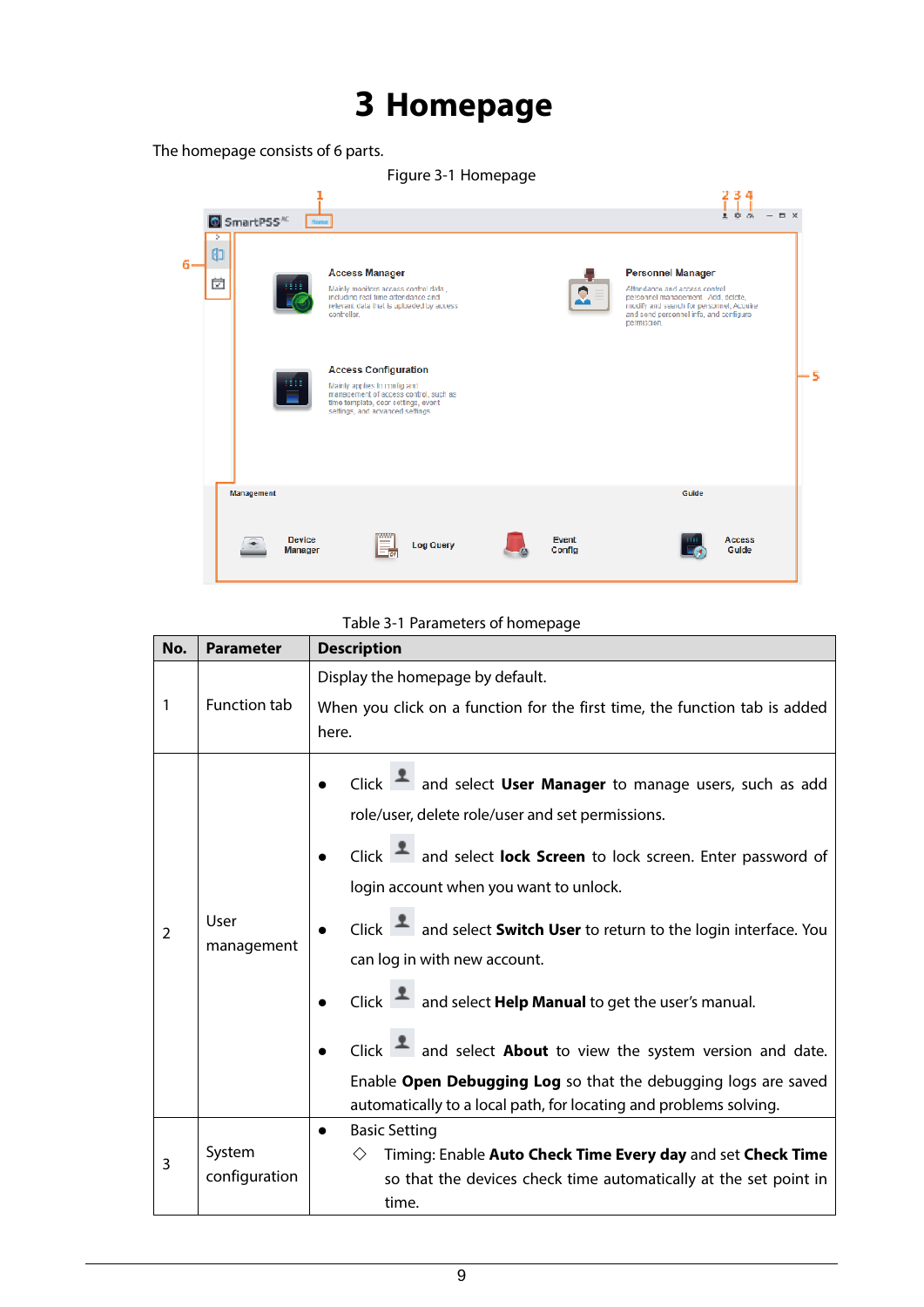| No. | <b>Parameter</b> | <b>Description</b>                                                                  |  |  |
|-----|------------------|-------------------------------------------------------------------------------------|--|--|
|     |                  | ♦<br>Language: Display the language which is activated after restart.               |  |  |
|     |                  | ♦<br>Log save time: Set the save time of log and then logs from today               |  |  |
|     |                  | to the set time will be saved. This function is activated after                     |  |  |
|     |                  | restart. For example, set the save time as 30, and then the logs of                 |  |  |
|     |                  | the last 30 days will be saved.                                                     |  |  |
|     |                  | Data format: Select data display format.<br>♦                                       |  |  |
|     |                  | ◇<br>Time format: Select time display format.                                       |  |  |
|     |                  | $\diamondsuit$<br>Network ability: Select network ability according to your network |  |  |
|     |                  | condition. For example, when network condition is fluent, you                       |  |  |
|     |                  | are recommended to select High.                                                     |  |  |
|     |                  | ♦<br>Skin: Select the skin which is activated after restart. The default            |  |  |
|     |                  | setting is grayish white.                                                           |  |  |
|     |                  | Event                                                                               |  |  |
|     |                  | $\diamond$<br>Enable the loop of event sound.                                       |  |  |
|     |                  | Select event sound. You can select the needed sound or add the<br>♦                 |  |  |
|     |                  | customized sounds in the path.                                                      |  |  |
|     |                  | Enable and configure SMTP.<br>◇                                                     |  |  |
|     |                  | Local path                                                                          |  |  |
|     |                  |                                                                                     |  |  |
|     |                  | The storage paths.                                                                  |  |  |
|     |                  | Data management                                                                     |  |  |
|     |                  | Extract regularly: Set the regularly extracting time so that the<br>♦               |  |  |
|     |                  | attendance data of devices will be extracted on the defined time.                   |  |  |
|     |                  | If you select Everyday, you can select five time points.<br>1.                      |  |  |
|     |                  | 2.<br>If you select Every Week, you can select a certain timepoint on a             |  |  |
|     |                  | certain day.                                                                        |  |  |
|     |                  |                                                                                     |  |  |
|     |                  | For attendance devices, extract the attendance data directly. For                   |  |  |
|     |                  | access controllers, set the device as attendance point and then                     |  |  |
|     |                  | extract the attendance data.                                                        |  |  |
|     |                  | Clear regularly: Set saving time for data and pictures.<br>◇                        |  |  |
|     |                  | SmartPSS-AC auto clears data and pictures that exceed the                           |  |  |
|     |                  | saving time. It triggers at 00:00 each day or when the software is                  |  |  |
|     |                  | started.                                                                            |  |  |
|     |                  | Backup: Support to back up automatically and manually.                              |  |  |
|     |                  | Manual: Select the backup path and click Manual Backup.<br>◇                        |  |  |
|     |                  | Auto: Select the backup path and enable Auto Backup.<br>◇                           |  |  |
|     |                  | Restore: Click Restore and select the backup file that you need.<br>$\bullet$       |  |  |
|     |                  | Configurations will restore the file configurations.                                |  |  |
|     |                  |                                                                                     |  |  |
| 4   | System status    | Click <b>10</b> to view the using status of CPU and RAM. If the CPU usage is        |  |  |
|     |                  | high, the icon turns red.                                                           |  |  |
|     | Function         |                                                                                     |  |  |
| 5   | module           | Click the function icon to go to the function interface.                            |  |  |
|     |                  |                                                                                     |  |  |
| 6   | Solution         | Select the needed solution. Click > to display or hide solutions.                   |  |  |
|     | module           |                                                                                     |  |  |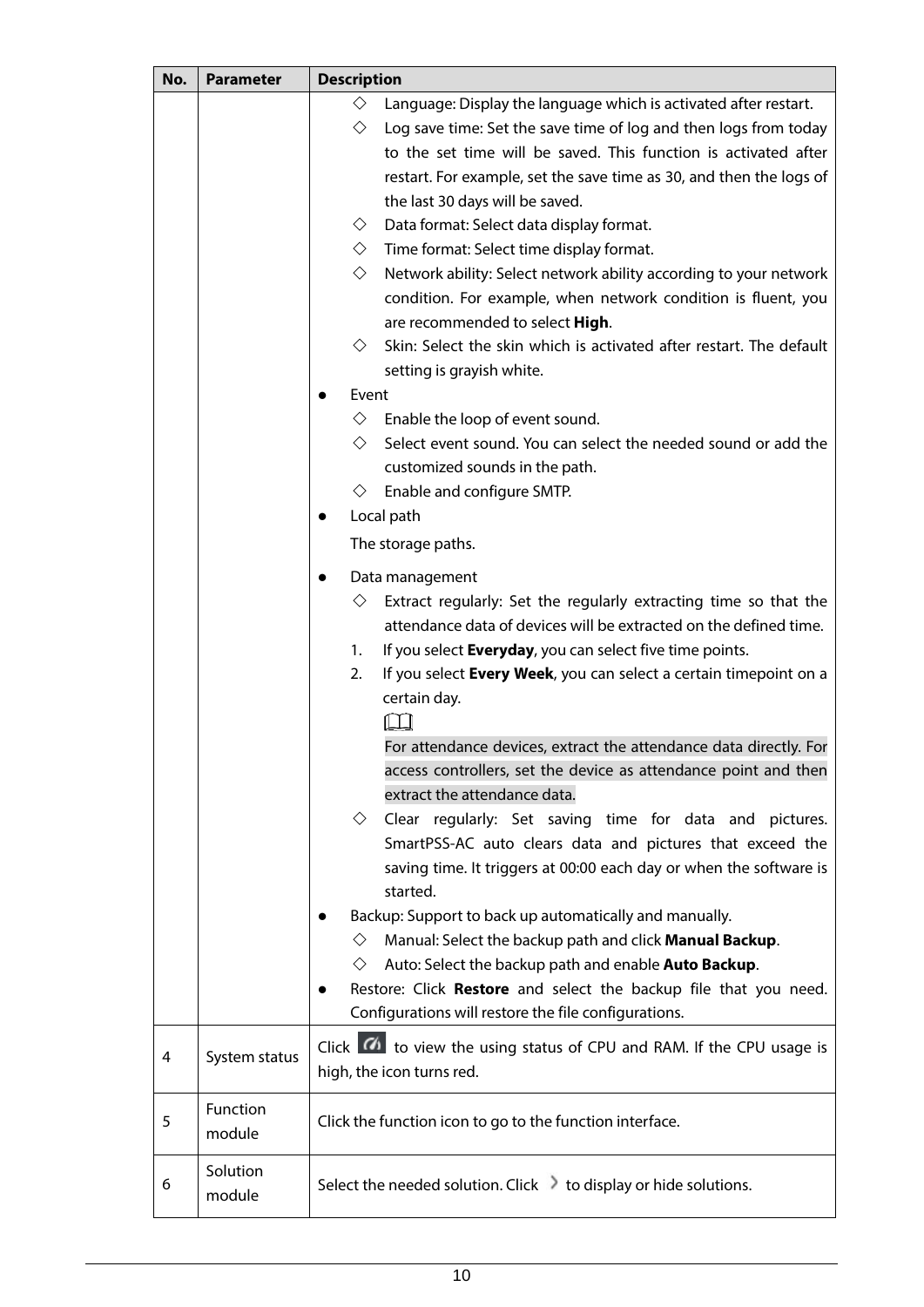## **4 Device Management**

<span id="page-14-0"></span>The SmartPSS-AC allows for adding devices. You can remotely configure and operate the devices after adding by the SmartPSS-AC.

## <span id="page-14-1"></span>**4.1 Adding Device**

There are various methods to add devices. Select the most suitable method according to the situations, such as IP address and network segment.

- Auto search
- Manually adding
- Import in batches

### <span id="page-14-2"></span>**4.1.1 Adding Device by Auto Search**

M

Close ConfigTool and DSS when you configure devices; otherwise, you may not be able to search all devices.

It is recommended to add devices by auto search when you need to add devices in batches within the same network segment, or when the network segment is clear but the device IP address is unclear.

- Step 1 Click **Auto Search** on the **Device Manager** interface.
- Step 2 Set the range of network segment and then click **Search**.

The list of searched devices is displayed.

Ш

- Click **Refresh** to refresh the search results.
- Click one needed device and then click **Modify IP** to change the IP address, subnet mask and gateway. For details, see ["4.4.3](#page-20-0) [Changing IP Address."](#page-20-0)
- Click one uninitialized device and then click **Initialization**. You can rest IP address, sub mask, gateway and login password. For details, see ["4.4.2](#page-18-3) [Initialization."](#page-18-3)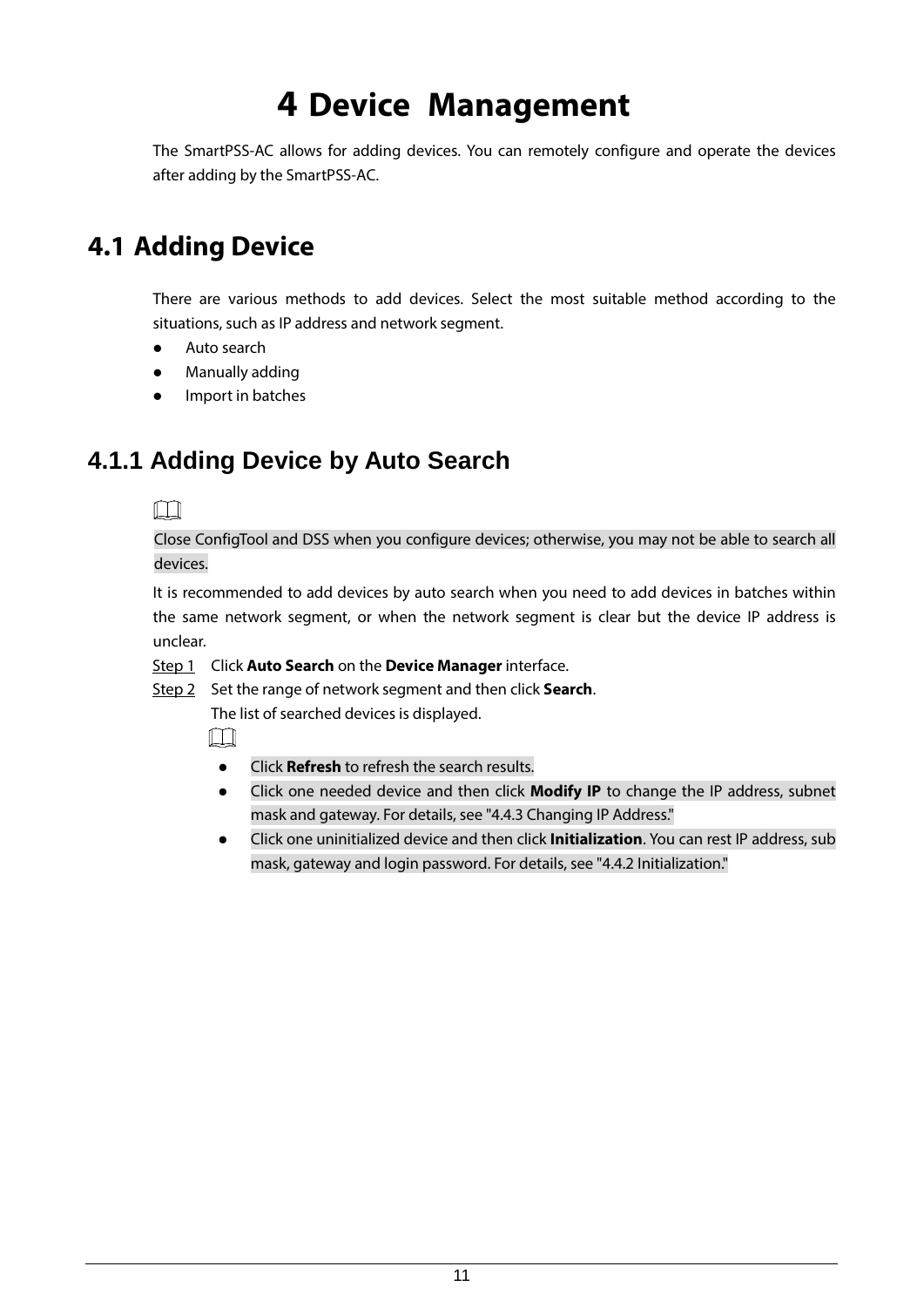| O Refresh      | <b>Modify IP</b>     | O Initialization |                    |       | Search Device Number: 5                |
|----------------|----------------------|------------------|--------------------|-------|----------------------------------------|
| No.            | $\Delta$<br>IP       | Device Type      | <b>MAC Address</b> | Port  | <b>Initialization Status</b>           |
| $\mathbf{1}$   |                      | ASI7214Y-C-V3    |                    | 37777 | $\tilde{\mathbf{z}}$<br>Initialized    |
| $\overline{2}$ |                      | DHI-IVSS7008-1T  |                    | 37777 | $\bullet$<br>Initialized               |
| 3              |                      | ITC902-RF2D      |                    | 37777 | $\overline{\mathbf{v}}$<br>Initialized |
| $\overline{4}$ | <b>TO AND SHEART</b> | IPC-HDBW3230R-Z  |                    | 37777 | Initialized<br>$\bullet$               |
| 5              | 32010310381          | IPC-HDPW5421E    | <b>MACHINE</b>     | 37777 | Initialized<br>$\infty$                |

Figure 4-1 Search results

Step 3 Click the needed devices and then click **Add**.

Step 4 Enter the login user name and password, and then click **OK** to confirm.

- $\Box$ 
	- The **Auto Search** interface is still displayed after adding devices. You can continue to add or click **Cancel** to quit.
- Devices will be logged in automatically after adding. If the login is successful, the status displays as online; otherwise it is offline.

### <span id="page-15-0"></span>**4.1.2 Adding Device Manually**

It is recommended to add devices manually when you need to add one single device with certain IP address or domain name.

Step 1 Select **Add** on the **Device Manager** interface.

Step 2 Set device parameters.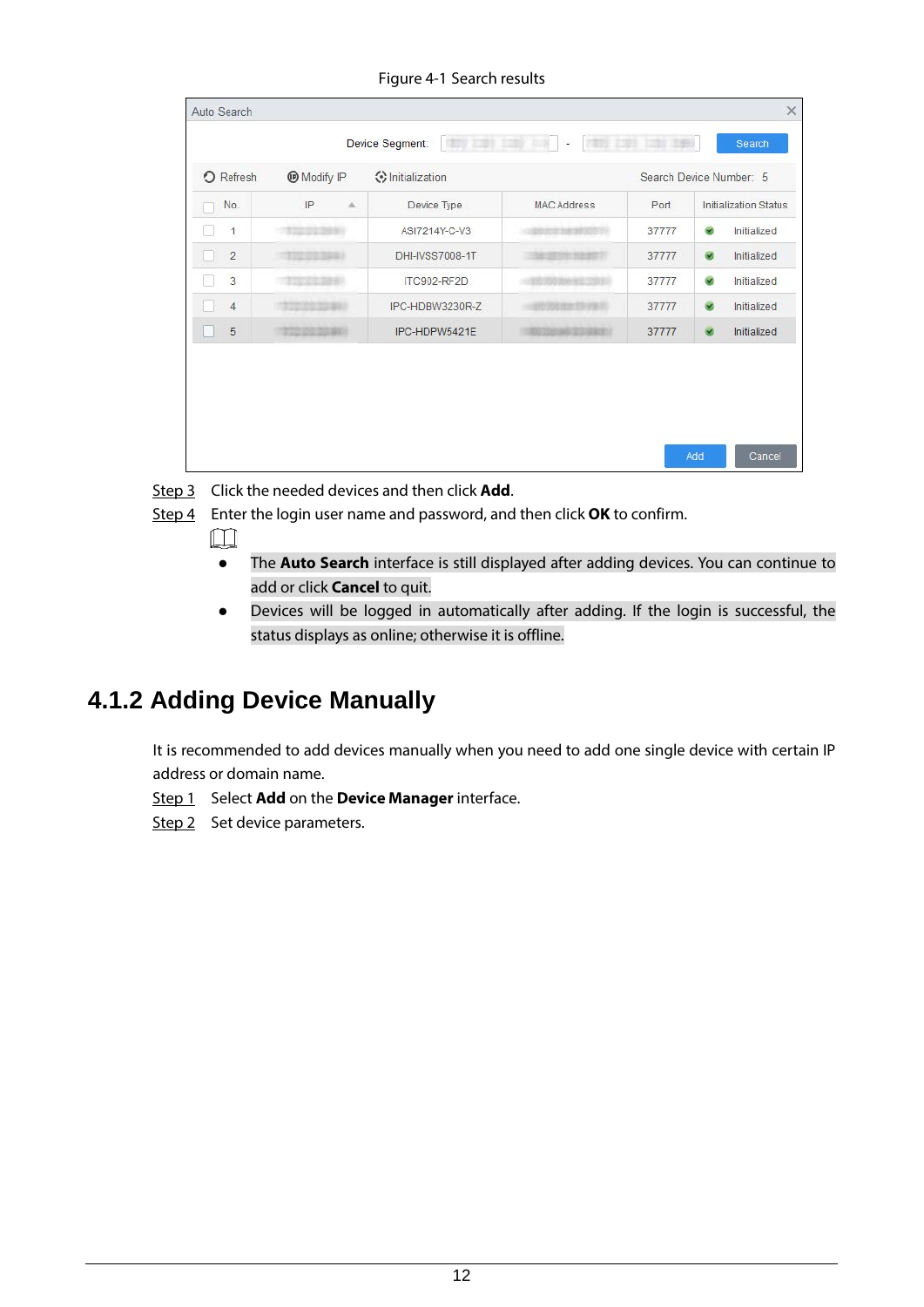#### Figure 4-2 Add device manually

| Add Device       |                  |     | ×      |
|------------------|------------------|-----|--------|
| Device Name:     | Method to add:   |     |        |
| * Device         | IP               |     |        |
| IP:              | Port:            |     |        |
| $\star$          | $* 37777$        |     |        |
| User Name:       | Password:        |     |        |
| $\star$<br>admin | $\star$<br>      |     |        |
|                  |                  |     |        |
|                  | Add and Continue | Add | Cancel |

### Table 4-1 Parameters of manually adding

| <b>Parameter</b> | <b>Description</b>                                                                                       |
|------------------|----------------------------------------------------------------------------------------------------------|
| Device Name      | It is recommended to name devices with the monitoring area for easy<br>identification.                   |
| Method to add    | Select the method to add.                                                                                |
| ΙP               | Enter the device IP address here when you select IP as the method to<br>add.                             |
| Port             | Enter the port number, and the port number is 37777 by default. The<br>actual port number shall prevail. |
| User Name        | Enter the login user name.                                                                               |
| Password         | Enter the login password.                                                                                |

Step 3 Click **Add** to add the device and close the **Add Device** interface; or click **Add and Continue** to add the device and stay on the **Add Device** interface that you can add another device conveniently.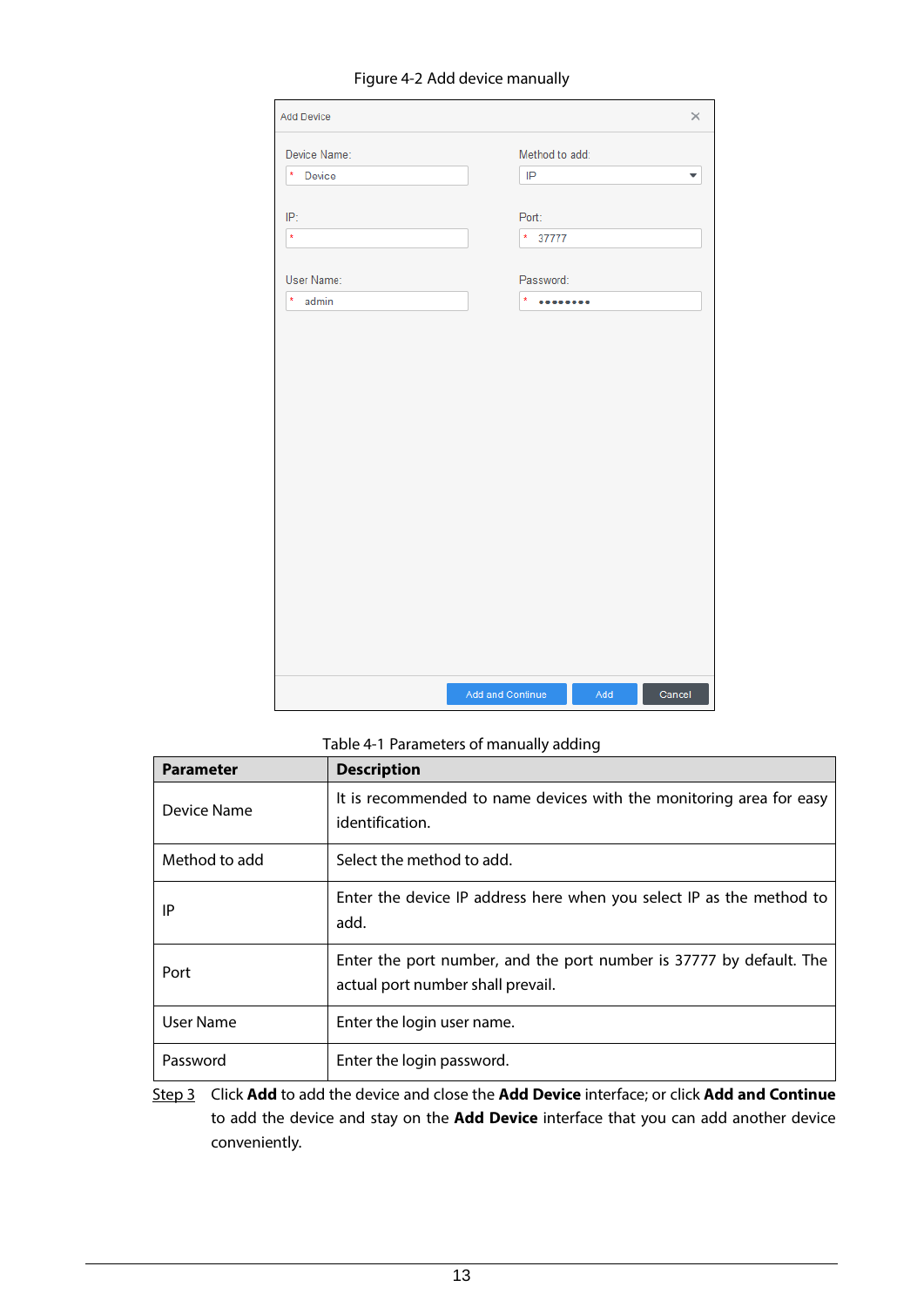### <span id="page-17-0"></span>**4.1.3 Importing Device in Batches**

It is recommended to add devices by importing when you need to add devices in batches but they are not on the same network segment. Organize the device information as a file in .xml format, and then import the file.

 $\Box$ 

You can export the template of device information. Select a device and click **Export**.

Step 1 Click Device Manager > Import.

Step 2 Select the information file and click **Import**.

 $\Box$ 

Devices will be logged in automatically after adding. If the login is successful, the status displays as online; otherwise it is offline.

Figure 4-3 Import device information in .xml format

| Device Import |                                 |  |
|---------------|---------------------------------|--|
| Local         |                                 |  |
| Local Path:   | .xml<br>HERIOL # FL ERRIFFICERS |  |
|               | Cancel<br>Import                |  |

## <span id="page-17-1"></span>**4.2 Deleting Device**

- Step 1 Select Device Manager on the homepage.
- Step 2 Select the device that you do not need any more, and then click **Delete** or **which** is on the right side of device.
- Step 3 (Optional) select **At the same time delete the device snapshot and video** if you do not need those snapshots and videos; otherwise, do not check it.

Figure 4-4 Delete device



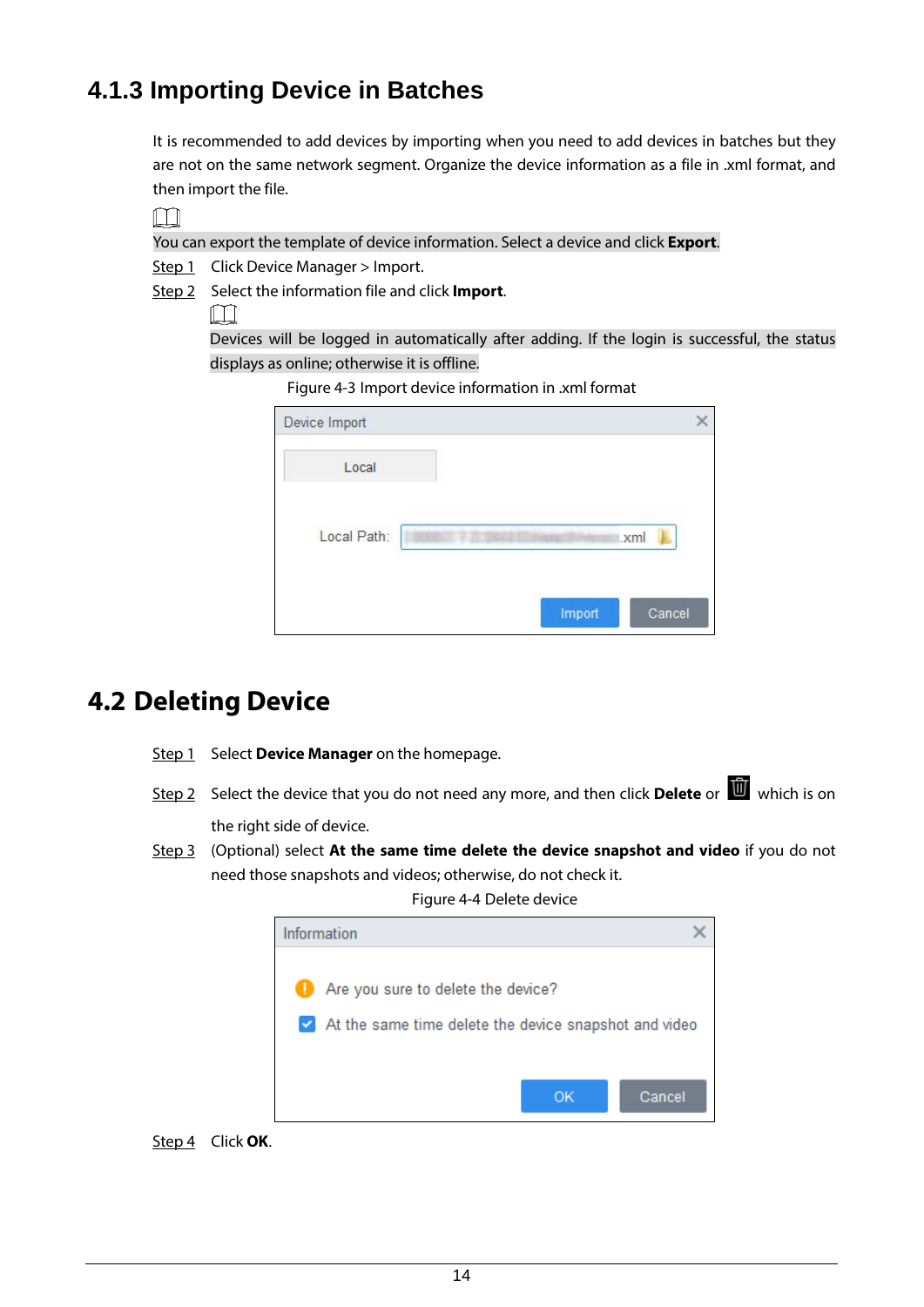## <span id="page-18-0"></span>**4.3 Exporting Device**

You can export device information to local.

- Step 1 Select **Device Manager** on the homepage.
- Step 2 Select the device which needs to be exported and then click **Export** on the **Device Manager** interface.
- Step 3 Select the local path of export, and then click **Export**.

Figure 4-5 Export device information

| Device Export |                  |
|---------------|------------------|
| Local         |                  |
| Local Path:   | .xml             |
|               | Export<br>Cancel |

### <span id="page-18-1"></span>**4.4 Editing Device**

### <span id="page-18-2"></span>**4.4.1 Editing Device Information**

You can modify the information of added device, such as name, login user name and password. Step 1 Select **Device Manager** on the homepage.

Step 2 Click on the right side of the selected device or double-click the device, in the device

list.

- Step 3 Edit device information.
- Step 4 Click **Save**.

### <span id="page-18-3"></span>**4.4.2 Initialization**

Only support initializing devices which are within the same network segment as the PC.

- Step 1 Click Device Manager > Auto Search.
- Step 2 Set the range of network segment and then click **Search**. The list of searched devices is displayed.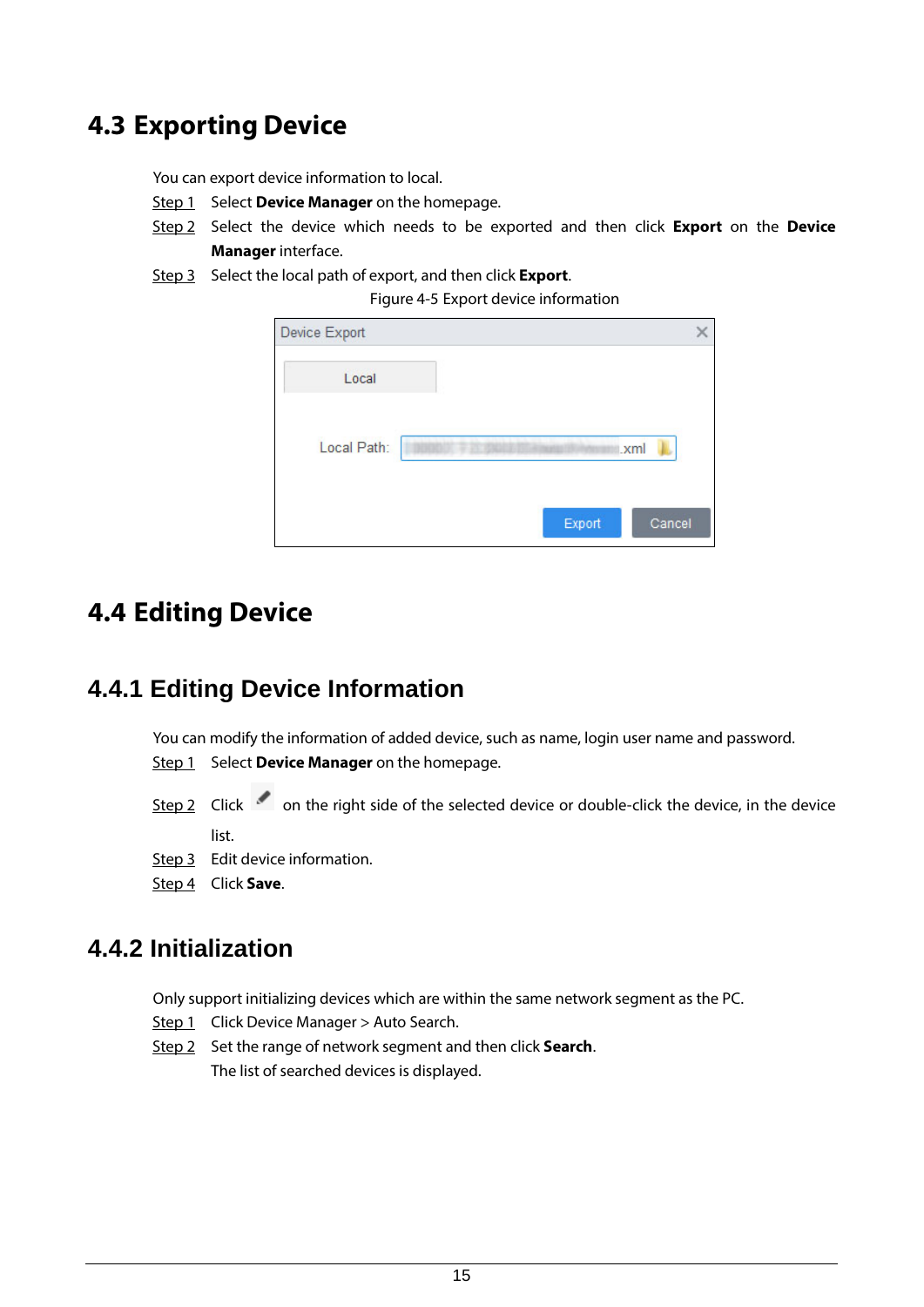Figure 4-6 Device list

|                     |                  | 777.131<br>Device Segment: | <b>COLLECTION</b><br>٠ |       | Search                                 |
|---------------------|------------------|----------------------------|------------------------|-------|----------------------------------------|
| O Refresh           | <b>Modify IP</b> | <b>⊙</b> Initialization    |                        |       | Search Device Number: 204              |
| No.<br>$\square$    | IP               | Device Type                | <b>MAC Address</b>     | Port  | Initialization Status                  |
| Ø<br>$\overline{1}$ | 1222 893 7:30-   |                            | THE REVIEW VALUES      | 37777 | Uninitialized                          |
| $\overline{c}$      | 100220-0031      | <b>VTT201</b>              | <b>BESTER BEATEN</b>   | 37777 | $\overline{\mathbf{v}}$<br>Initialized |
| 3                   | $-7222222221$    | DH-SPS0116                 |                        | 37777 | Initialized<br>$\overline{\mathbf{v}}$ |
| $\overline{4}$      | 3111 218 219 320 | DH-NVR4232-HDS2_T          |                        | 37777 | ۰<br>Initialized                       |
| 5                   | での アカ カセ サアー     | IPC-HFW1230M-I1-V2         | <b>STATISTICS</b>      | 37777 | ø<br>Initialized                       |
| 6                   |                  | IPC-HFW1230TP-7S-28        | <b>PERSONAL</b>        | 37777 | $\overline{\mathbf{v}}$<br>Initialized |
| $\overline{7}$      |                  | IPC-HDW1230T1-7S-S4        |                        | 37777 | $\overline{\mathbf{v}}$<br>Initialized |
| 8                   |                  | IPC-HDBW1230R-ZS-S4        |                        | 37777 | Initialized                            |

Step 3 Select the uninitialized device and click **Initialization**.

Step 4 Set password and click **Next**.

Figure 4-7 Set password

|                    |                                                             |                       | $\times$    |
|--------------------|-------------------------------------------------------------|-----------------------|-------------|
| 1. Set a password. | 2. Password security.                                       | 3. Modify IP address. |             |
|                    |                                                             |                       |             |
|                    |                                                             |                       |             |
|                    |                                                             |                       |             |
| User Name: admin   |                                                             |                       |             |
| Password:          |                                                             |                       |             |
| Confirm Password:  |                                                             |                       |             |
|                    | Please input 8~32 bytes from letters or numbers or symbols. |                       |             |
|                    |                                                             |                       |             |
|                    |                                                             |                       |             |
|                    |                                                             | Next                  | Cancel<br>٠ |

Step 5 Enter email address for password resetting.

Figure 4-8 Reserve email address

|                     |                                   |                       | $\times$ |
|---------------------|-----------------------------------|-----------------------|----------|
| 1. Set a password.  | 2. Password security.             | 3. Modify IP address. |          |
| Bind Email Address: | $\odot$ Email<br>* Reset Password |                       |          |
|                     |                                   | Next<br>٠<br>Back     | Cancel   |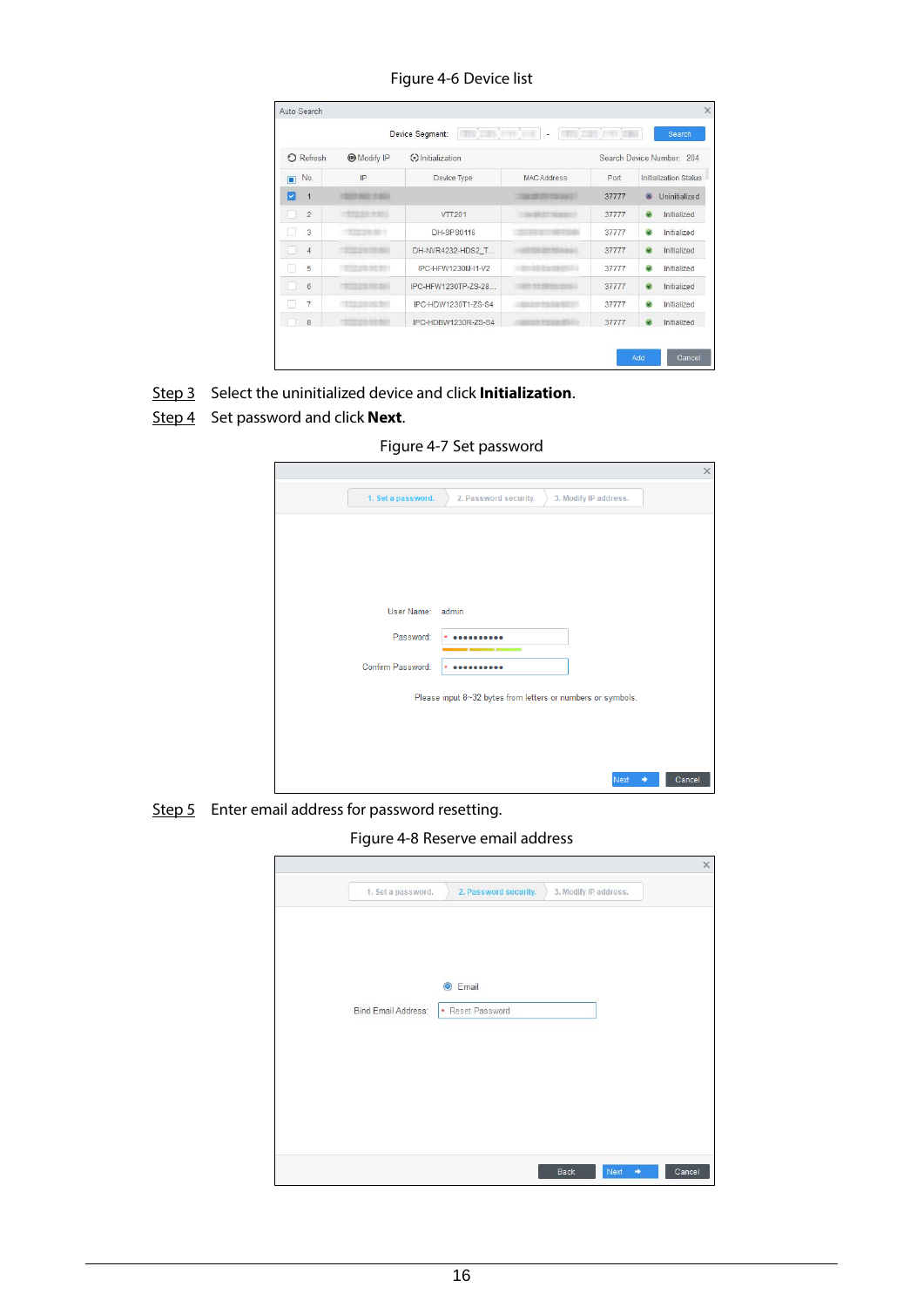Step 6 Enter new IP address, subnet mask and gateway, and then click **Finish**. If they are not entered, the three parameters will be the default values.

Figure 4-9 Modify IP address

| New IP:      |  |
|--------------|--|
|              |  |
| Subnet Mask: |  |
| Gateway:     |  |
|              |  |
|              |  |
|              |  |

### <span id="page-20-0"></span>**4.4.3 Changing IP Address**

After initializing remote device, you can change device IP address.

- Step 1 Click **Auto Search** on the **Device Manager** interface.
- Step 2 Set the range of network segment and then click **Search**.
- Step 3 Select the needed devices and then click **Modify IP**.
- Step 4 Change the IP address, subnet mask and gateway of the device, and click **OK**. You can change IP of a single device or of devices in batches.

M

- For batch change, the new IP will be assign to the top-most device, and other IP addresses will increase by 1 from top to bottom. For example, if you select two devices and set the new IP as 192.168.1.10, then the IP address of top device in the list will be changed as 192.168.1.10, and the next device will be changed as 192.168.1.11.
- For batch change the subnet mask and gateway will be assigned to all selected devices.

| Modify Device IP |              |  |
|------------------|--------------|--|
|                  |              |  |
| New IP:          | $\star$      |  |
| SubMask:         | $\star$      |  |
| Gateway:         | $\star$      |  |
|                  | Cancel<br>OK |  |

Figure 4-10 Change IP of a single device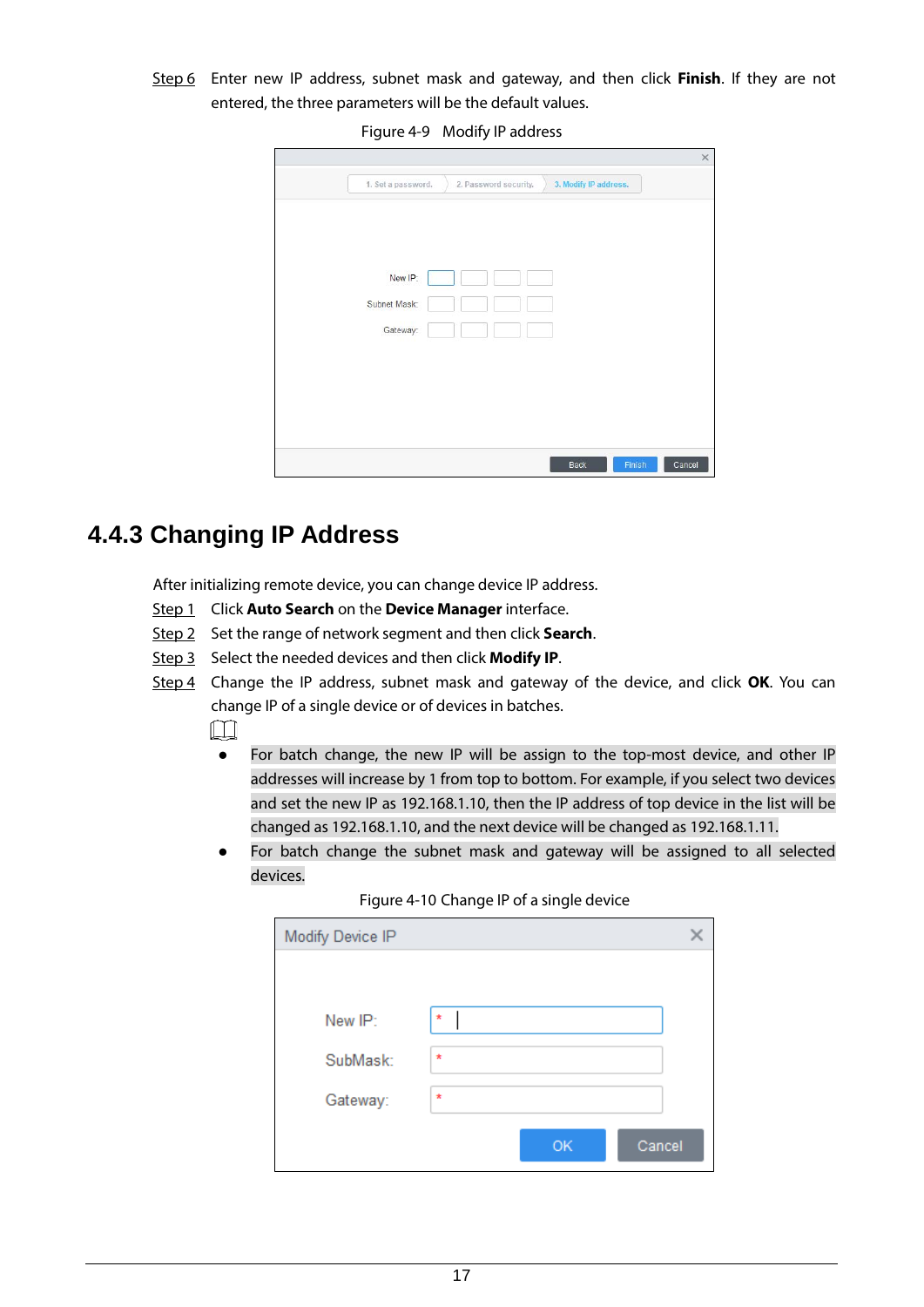Figure 4-11 Change IP of devices in batches

| Batch modify the device IP |                               |  |  |  |  |  |  |  |  |
|----------------------------|-------------------------------|--|--|--|--|--|--|--|--|
|                            | 5 Devices have been selected! |  |  |  |  |  |  |  |  |
|                            |                               |  |  |  |  |  |  |  |  |
| Start IP:                  | $\star$                       |  |  |  |  |  |  |  |  |
| SubMask:                   | $\star$                       |  |  |  |  |  |  |  |  |
| Gateway:                   | $\star$                       |  |  |  |  |  |  |  |  |
|                            | Cancel<br>OK                  |  |  |  |  |  |  |  |  |

Step 5 Enter the login username and password, and then click **OK** to confirm.

### <span id="page-21-0"></span>**4.4.4 Device Configuration**

For some devices, you can make configuration, including time setting, firmware upgrade, device restart, personnel extraction and attendance record extraction.

Step 1 Select Device Manager.

Step 2 Click 
<sub>尊</sub>

Figure 4-12 Configure device

| No | Name | Device Type       | Device Model | Port  | Channel Number | <b>Online Status</b> | SN | <b>Operation</b> |
|----|------|-------------------|--------------|-------|----------------|----------------------|----|------------------|
|    |      | Access Standalone | ASI8214Y-V3  | 37777 | 0/0/2/2        | Online               |    |                  |

Step 3 Configure device.

**•** Time setting

#### Figure 4-13 Modify IP of devices in batches

| <b>Time Settings</b> |                        |              |               |       |         | × |
|----------------------|------------------------|--------------|---------------|-------|---------|---|
| Date Format          | yyyy-MM-dd             | ▼            |               |       |         |   |
| <b>Time Format</b>   | $24-H$                 | ▼            |               |       |         |   |
| Time Zone            | GMT+08:00              | ▼            |               |       |         |   |
| <b>System Time</b>   | 2020-05-01             | ÷            | 20:05:36      | ÷     | Sync PC |   |
| <b>DST Enable</b>    |                        |              |               |       |         |   |
|                      | DST Type O Date O Week |              |               |       |         |   |
| <b>Start Time</b>    | Jan<br>▼               | $\mathbf{1}$ | ▼             | 00:00 | ÷       |   |
| End Time             | Jan<br>▼               | 2            | ▼             | 00:00 | ÷       |   |
| <b>NTP</b>           |                        |              |               |       |         |   |
| <b>NTP Server</b>    |                        |              |               |       |         |   |
| Port                 | 0                      |              | $(1 - 65535)$ |       |         |   |
| Update Period        | $\mathbf{0}$           |              | $Min(0-30)$   |       |         |   |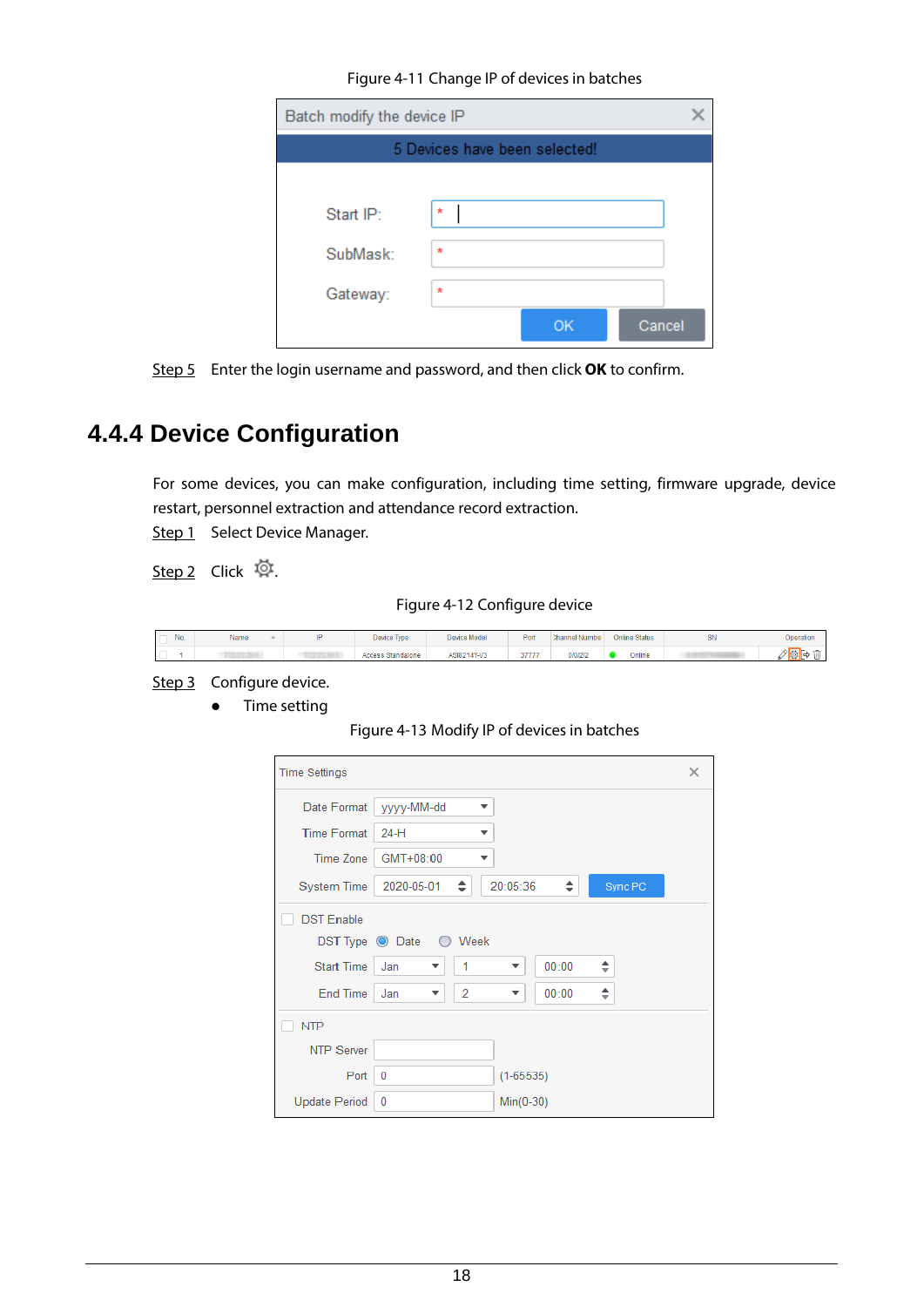Table 4-2 Parameters of time setting

| <b>Parameter</b>   | <b>Description</b>                                                                                                              |
|--------------------|---------------------------------------------------------------------------------------------------------------------------------|
| Date Format        | Set the date display format.                                                                                                    |
| Time Format        | Set the time display format.                                                                                                    |
| Time Zone          | Set the time zone.                                                                                                              |
| <b>System Time</b> | Set the system time. You can also click <b>Sync PC</b> to set the system time as<br>the same as PC time.                        |
| <b>DST</b>         | Enable DST as needed. Set the DST type, start time and end time.                                                                |
| <b>NTP</b>         | Enable NTP server if you need to sync system time as the same as NTP<br>time. Enter the server address, port and update period. |
| Eirmware ungrade   |                                                                                                                                 |

- **•** Firmware upgrade Select the upgrade bin and then operate according to instructions.
- **•** Restart Click to restart device.
- Extract personnel Select the needed personnel and extract personnel info from device to the local.
- Extract attendance record.

Set the time period and extract attendance records manually.

 $\Box$ 

Make sure that you have set access controllers as attendance point before extraction. For details of attendance point setting, see *SmartPSS-AC\_Attendance Solution\_User's Manual*.

### <span id="page-22-0"></span>**4.4.5 Alarm Configuration**

Devices whose models are ASC2202B-D can be connected to external alarm devices. Go to the **External Alarm** interface, and then configure parameters.

| Figure 4-14 External alarm |  |
|----------------------------|--|
|                            |  |

| External Alarm                |                                            |               |                    | х      |
|-------------------------------|--------------------------------------------|---------------|--------------------|--------|
| Alarm Input                   | $\overline{1}$<br>$\overline{\phantom{a}}$ |               |                    |        |
| Alarm Output<br>Output Delay  | $\blacksquare$ 2<br>300                    | Second(1-300) |                    |        |
| Door Linkage                  | Door 1<br>▼                                |               | Always  O Always O | Normal |
| Copy current configuration to | None<br>▼                                  |               |                    |        |
|                               |                                            | Apply         | Save               | Cancel |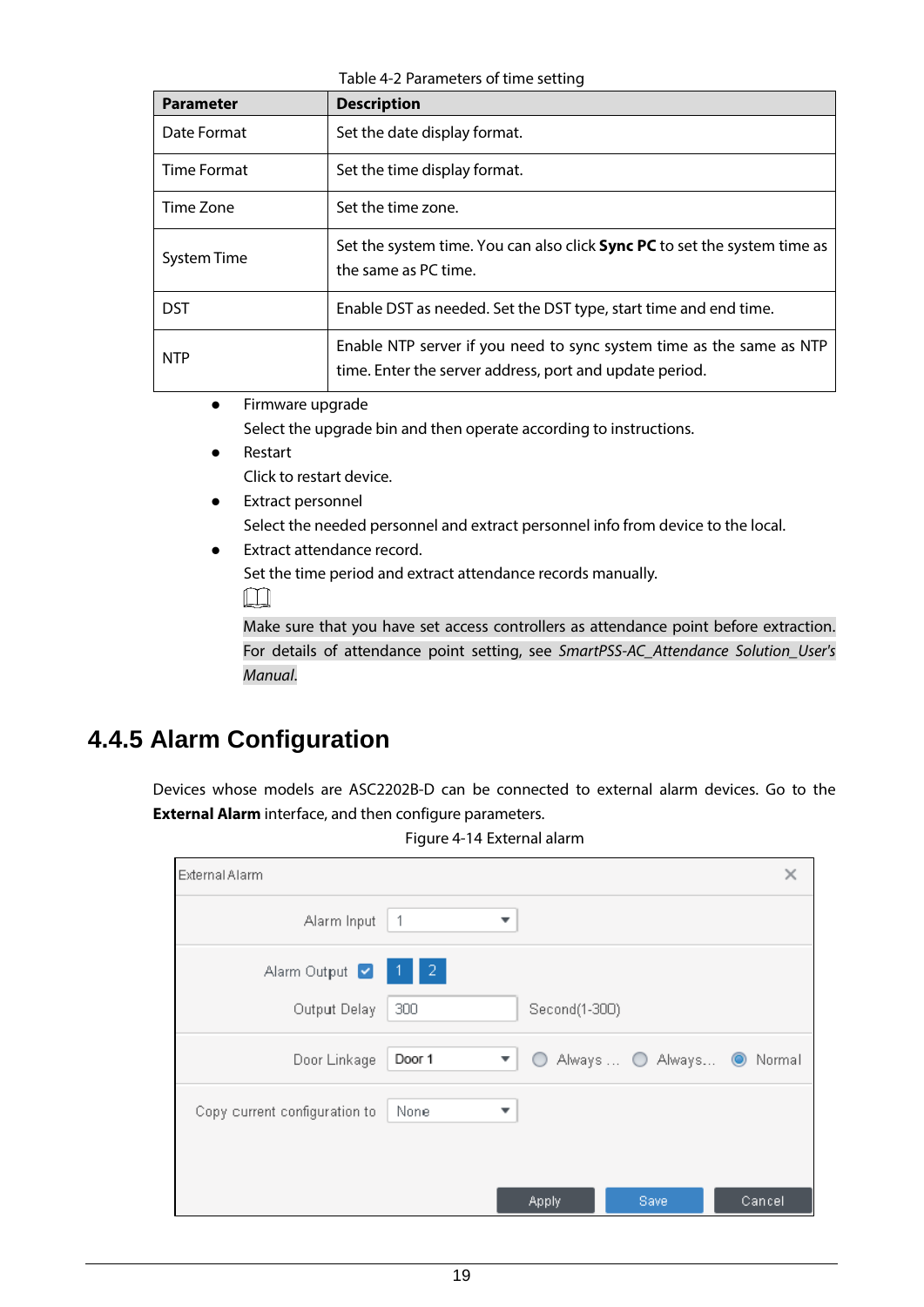Table 4-3 Parameters of time setting

| <b>Parameter</b>                    | <b>Description</b>                                                                                     |
|-------------------------------------|--------------------------------------------------------------------------------------------------------|
| Alarm Input                         | Select an alarm input channel number as needed.                                                        |
| Alarm Output                        | Select an alarm output channel number as needed.                                                       |
| Output Delay                        | Alarms will be output after the duration you have set.                                                 |
| Door Linkage                        | Once alarms are triggered, you can select Always Open, Always Close, or<br>Normal for different doors. |
| Copy<br>current<br>configuration to | You can copy the current configuration to other devices as needed.                                     |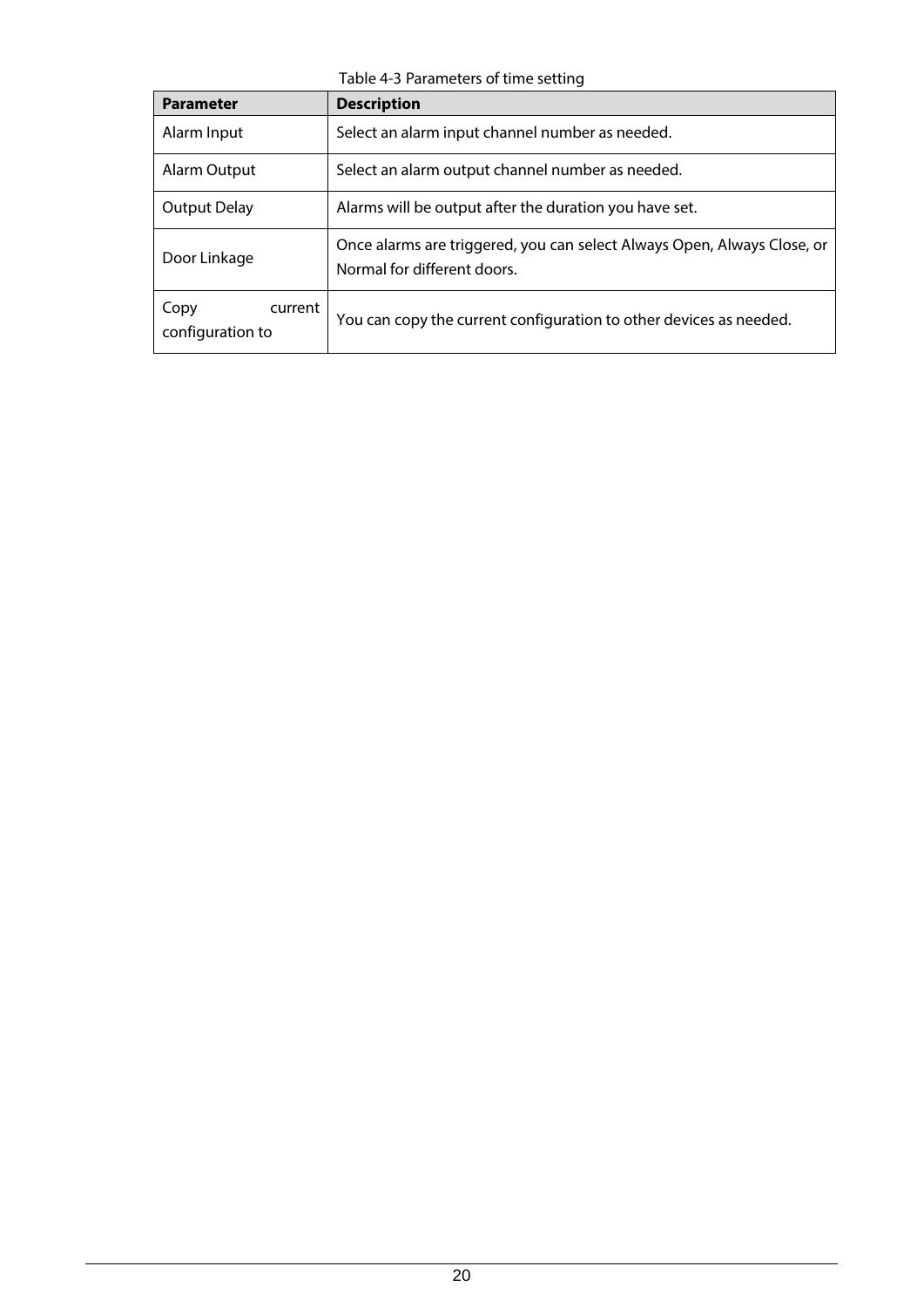# **5 Log Query**

<span id="page-24-0"></span>You can query for client logs and devices logs. The two methods are similar, and here takes the system logs query of client as an example.

- Step 1 Select Log Query.
- Step 2 Select log type and log time, and enter key words if needed.
- Step 3 Click **Search**.

The results are displayed on the right side of interface.

Step 4 (Optional) Click **Export** to export logs to local device.

#### Figure 5-1 Query for logs

| Log Type:                      | $f$ Export     |                        |               |                    |             |              |         |
|--------------------------------|----------------|------------------------|---------------|--------------------|-------------|--------------|---------|
| System Log<br>$\bullet$        | 146.           | Time:<br>$\mathcal{F}$ | User Name     | EventType          | Device Name | Channel Name | Remarks |
| All<br>٠                       |                | 2020-04-30 19:04:03    | 28.           | User Login         |             |              |         |
| Time:                          | 2.             | 2020-04-30 19:03:31    | 22.           | UserLogout         |             |              |         |
| 04/30 00:00:04/20 23:59 $\Box$ | $\mathbf{B}$   | 2020-04-30 16:30:22    | $22 -$        | User Login         |             |              |         |
| Key words:                     | $\cdot$        | 2020-04-30 16:30:08    | $\mathcal{X}$ | User Login         |             |              |         |
|                                | $\leq$         | 2020-04-30 16:29:40    | admin2-1      | <b>Lisar Login</b> |             |              |         |
|                                | $\mathbf{g}$   | 2020-04-30 16:29:22    | admin-        | UserLogout         |             |              |         |
| Search.                        | $\gamma$       | 2020-04-30 16:22:51    | agran         | User Login         |             |              |         |
|                                | 8.             | 2020-04-30 16:21:47    | admin         | UserLogout         |             |              |         |
|                                | $\overline{2}$ | 2020-04-30 11:52:23    | adnin         | User Login         |             |              |         |
|                                | 10             | 2020-04-30 11:44:59    | admin         | UserLogout         |             |              |         |
|                                | 11             | 2020-04-30 11:33:08    | admin         | User Login         |             |              |         |
|                                | 32             | 2020-04-30 09:49:06    | admin         | UserLogout         |             |              |         |
|                                | 13             | 2020-04-30 09:44:42    | agran         | User Login         |             |              |         |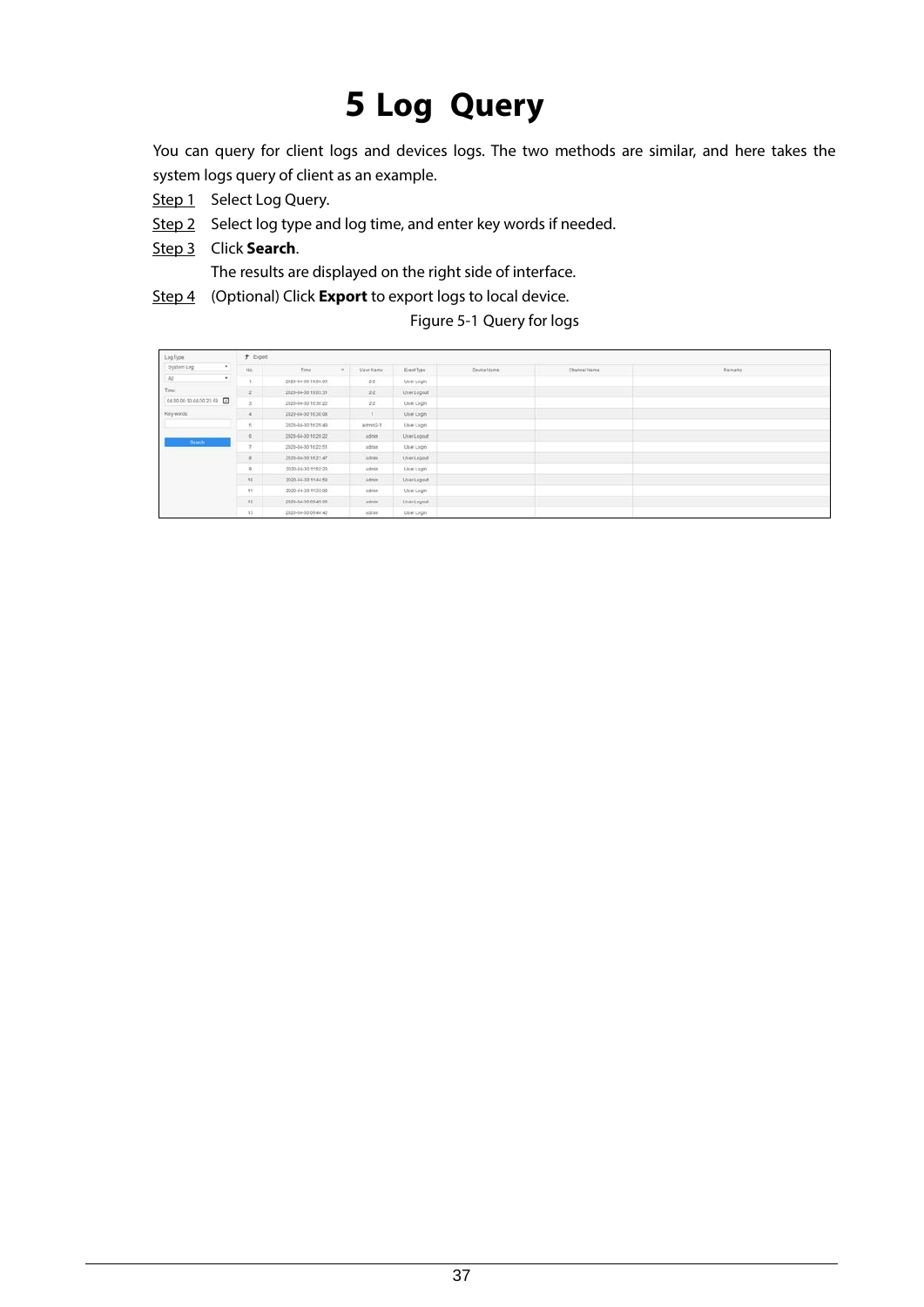# **6 Event Configuration**

<span id="page-25-0"></span>By configuring event, you can make software linkages, such as alarm sound, email sending and alarm linkages.

- Configure external alarm linkages connected to the access controllers (such as smoke alarm), cameras and storage devices.
- Configure linkages of access controller events.
	- $\Diamond$  Alarm event
	- $\diamond$  Abnormal event
	- $\Diamond$  Normal event

 $\Box$ 

- For anti-passback function, set the anti-passback mode in **Abnormal** of **Event Config**, and then configure the parameters in **Advanced Config**.
- Only access control and attendance devices are displayed in the **Default Group**.
- Step 1 Click **Event Config** on the homepage.
- Step 2 Select the needed door and select **Alarm Event > Intrusion Event**.
- Step 3 Click **the right of Intrusion Alarm** to enable the function.
- Step 4 Configure linkage actions of the intrusion alarm.
	- Enable alarm sound. Click the **Notify** tab, and click **or all on the right of Alarm Sound**. When intrusion event occurs, the access controller warns by alarm sound.
	- Send alarm email.
	- 1) Enable **Send Mail** and confirm to set SMTP, you will automatically go to the **System Settings** interface.
	- 2) Configure SMTP parameters, such as server address, port number, and encryption mode.

When intrusion event occurs, the system automatically sends alarm emails to the specified receiver.

| Search                 | <b>Alarm Event</b><br>$\overline{\phantom{a}}$ | Intrusion Alarm                                                    |
|------------------------|------------------------------------------------|--------------------------------------------------------------------|
| <b>- Default Group</b> |                                                |                                                                    |
| $\Box$ admin<br>▼      | <b>Intrusion Alarm</b>                         | Defence Time<br><b>Link Video</b><br><b>Alarm Output</b><br>Notify |
|                        | <b>Illegal Intrusion Alarm</b>                 |                                                                    |
| <b>B</b> Door 1        | <b>Reverse Intrusion Alarm</b>                 | Alarm Sound:                                                       |
| $\mathbb{E}$ admin123  | Door Unclosed Alarm                            | Send Mail:                                                         |
| $\Box$ Door 1          | Duress Alarm                                   |                                                                    |
|                        | <b>Blacklist Alarm</b>                         |                                                                    |
|                        | Alarm of Excessive Use of Illeg                |                                                                    |
|                        | Alarm of Excessive Use of Illeg                |                                                                    |
|                        | Alarm of Excessive Use of Illeg                |                                                                    |

Figure 6-1 Configure intrusion alarm

- **•** Configure linkage video.
- 1) Click **Link Video**, select video layout as needed. Once intrusion alarm is triggered, videos will be automatically displayed on the interface.
- Configure alarm I/O.
- 1) Click the **Alarm Output** tab.
- 2) Select the device which supports alarm input, select the alarm input channel, and then enable **External Alarm**.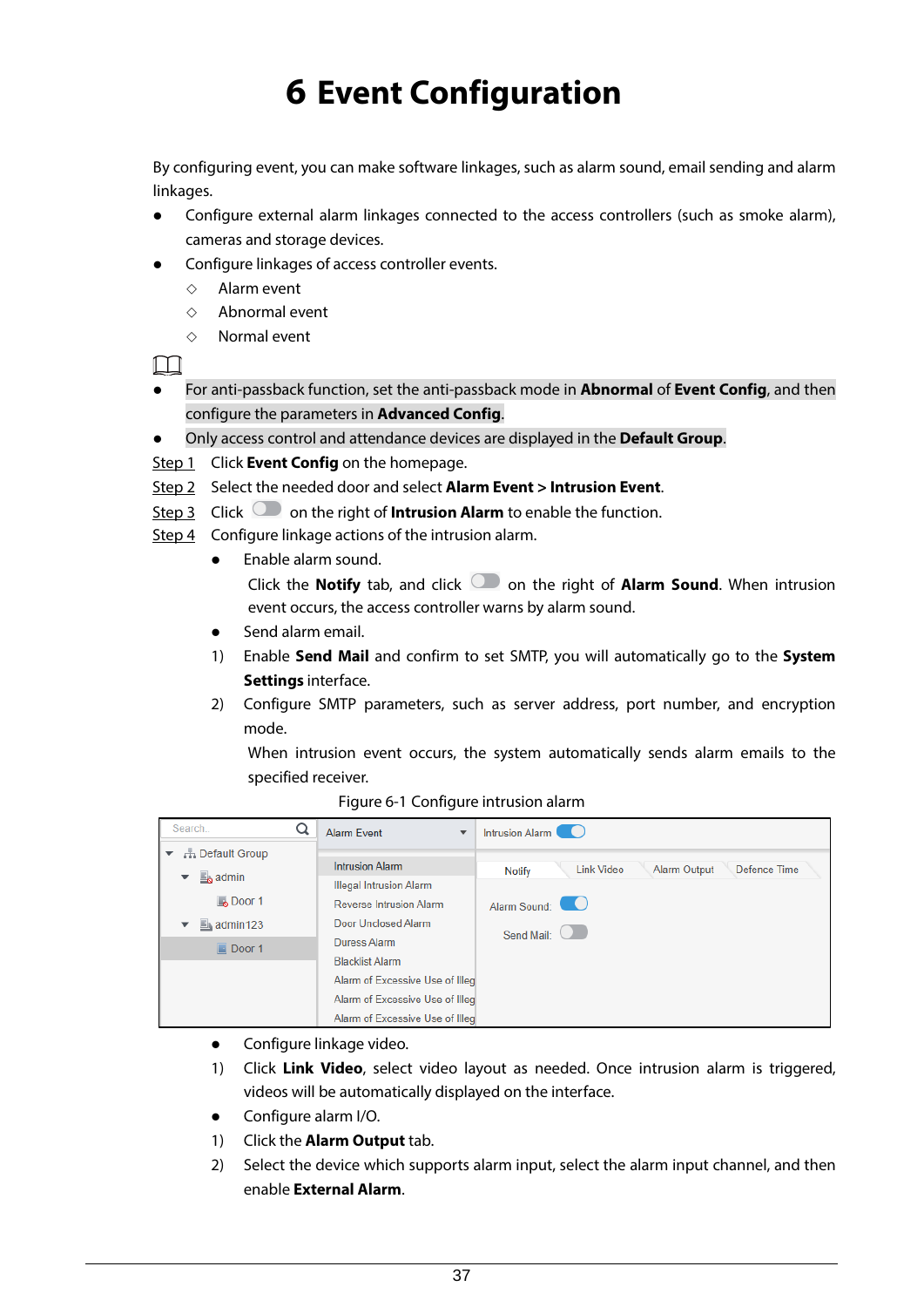- 3) Select the device which supports alarm output, then select alarm-out interface.
- 4) Enable **Auto Open** for the alarm linkage.
- 5) Set the duration.

Figure 6-2 Configure alarm linkage

| Q<br>Search                                                                                       | External Alarm                                   | $\mathbf{v}$ | External Alarm<br>$\bullet$                                                                                                                                                                                                                                                                             |         |
|---------------------------------------------------------------------------------------------------|--------------------------------------------------|--------------|---------------------------------------------------------------------------------------------------------------------------------------------------------------------------------------------------------------------------------------------------------------------------------------------------------|---------|
| <b>H</b> Default Group<br>$\blacktriangledown$<br>E,<br>172392923<br>Þ<br><b>Experience</b><br>Þ. | <b>You Thank New</b><br>Alarm In 1<br>Alarm In 2 | $\checkmark$ | Defence Time<br>Notify<br>Alarm Output<br>Auto Open:<br>Q<br>Search.<br>Duration:<br><b>B</b> Default Group<br>$\boldsymbol{\mathrm{v}}$<br>20<br>$\Box$<br>Alarm Outpu<br>$\blacktriangledown$<br>Alarm Outpu<br>$\blacktriangledown$<br>Alarm Outpu<br>◪<br>Alarm Outpu<br>Alarm Outpu<br>Alarm Outpu | Seconds |

- Set arming periods. There are two methods.
	- $\Diamond$  Method 1: Move the cursor to set time periods. When the cursor turns to a pencil, click to add periods; when the cursor turns to an eraser, click to minus periods. The periods in green area are armed.

Figure 6-3 Set arming periods (method 1)



 $\diamondsuit$  Method 2: Click  $\overline{\mathbf{Q}}^{\mathbf{L}}$  to set periods, and then click **OK**.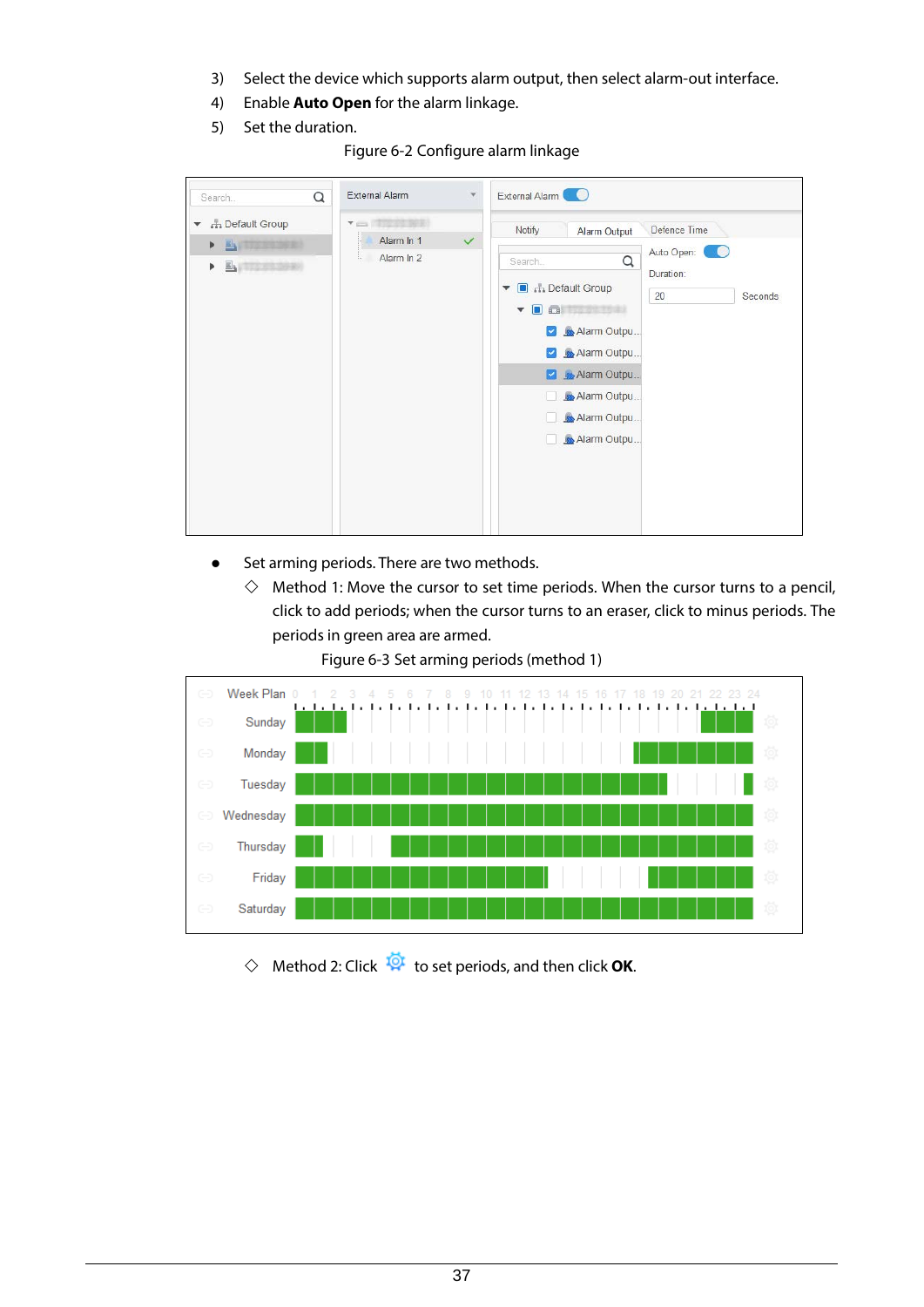| Figure 6-4 Set arming periods (method 2) |          |        |     |          |    |
|------------------------------------------|----------|--------|-----|----------|----|
| <b>Time Editor</b>                       |          |        |     |          | X  |
|                                          |          |        |     |          |    |
| Timezone 1                               | 0:00:00  | $\div$ |     | 2:45:00  | ÷. |
| Timezone 2                               | 11:30:00 | ÷۱     |     | 14:15:00 | ÷  |
| Timezone 3                               | 21:15:00 | ≑∣     |     | 23:59:59 | ÷. |
| Timezone 4                               | 0:00:00  | ÷۱     |     | 0:00:00  | ÷  |
| Timezone 5                               | 0:00:00  | ÷۱     |     | 0:00:00  | ÷. |
| Timezone 6                               | 0:00:00  | ÷.     |     | 0:00:00  | ÷  |
| Check All<br>П                           |          |        |     |          |    |
| $\vee$ Sun                               | Mon      |        | Tue | Wed      |    |
| Thu                                      | Fri      |        | Sat |          |    |
|                                          |          |        |     |          |    |
|                                          |          |        | OK  | Cancel   |    |

Step 5 (Optional) Click **Copy To**, select the access controller to be applied to, and then click **OK**. Step 6 Click **Save**.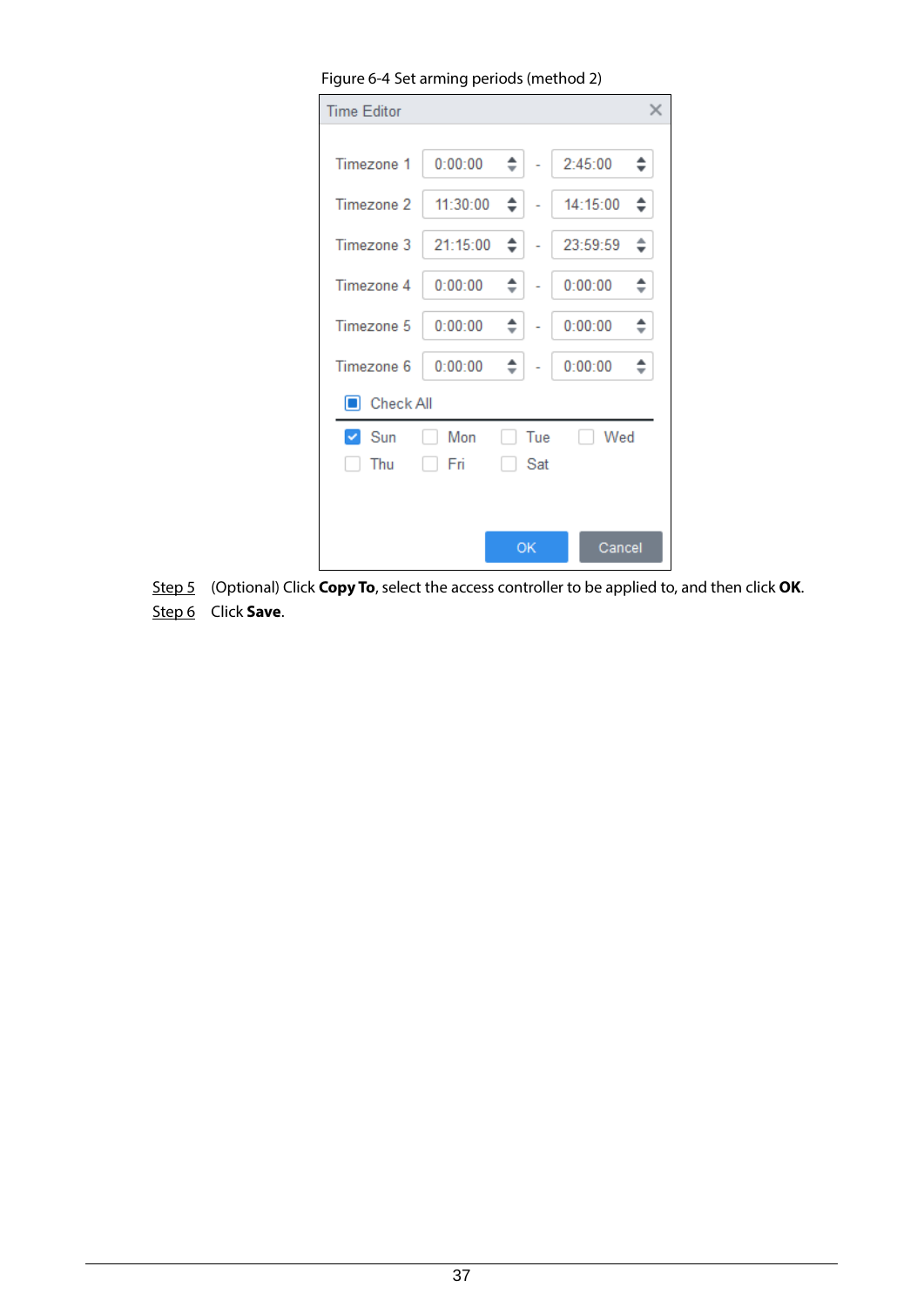# <span id="page-28-0"></span>**Appendix 1 Cybersecurity Recommendations**

Cybersecurity is more than just a buzzword: it's something that pertains to every device that is connected to the internet. IP video surveillance is not immune to cyber risks, but taking basic steps toward protecting and strengthening networks and networked appliances will make them less susceptible to attacks. Below are some tips and recommendations on how to create a more secured security system.

#### **Mandatory actions to be taken for basic device network security:**

### **1. Use Strong Passwords**

Please refer to the following suggestions to set passwords:

- The length should not be less than 8 characters;
- Include at least two types of characters; character types include upper and lower case letters, numbers and symbols;
- Do not contain the account name or the account name in reverse order;
- Do not use continuous characters, such as 123, abc, etc.;
- Do not use overlapped characters, such as 111, aaa, etc.;

### **2. Update Firmware and Client Software in Time**

- According to the standard procedure in Tech-industry, we recommend to keep your device (such as NVR, DVR, IP camera, etc.) firmware up-to-date to ensure the system is equipped with the latest security patches and fixes. When the device is connected to the public network, it is recommended to enable the "auto-check for updates"function to obtain timely information of firmware updates released by the manufacturer.
- We suggest that you download and use the latest version of client software.

#### **"Nice to have" recommendations to improve your device network security:**

#### **1. Physical Protection**

We suggest that you perform physical protection to device, especially storage devices. For example, place the device in a special computer room and cabinet, and implement well-done access control permission and key management to prevent unauthorized personnel from carrying out physical contacts such as damaging hardware, unauthorized connection of removable device (such as USB flash disk, serial port), etc.

#### **2. Change Passwords Regularly**

We suggest that you change passwords regularly to reduce the risk of being guessed or cracked.

#### **3. Set and Update Passwords Reset Information Timely**

The device supports password reset function. Please set up related information for password reset in time, including the end user's mailbox and password protection questions. If the information changes, please modify it in time. When setting password protection questions, it is suggested not to use those that can be easily guessed.

#### **4. Enable Account Lock**

The account lock feature is enabled by default, and we recommend you to keep it on to guarantee the account security. If an attacker attempts to log in with the wrong password several times, the corresponding account and the source IP address will be locked.

#### **5. Change Default HTTP and Other Service Ports**

We suggest you to change default HTTP and other service ports into any set of numbers between 1024~65535, reducing the risk of outsiders being able to guess which ports you are using.